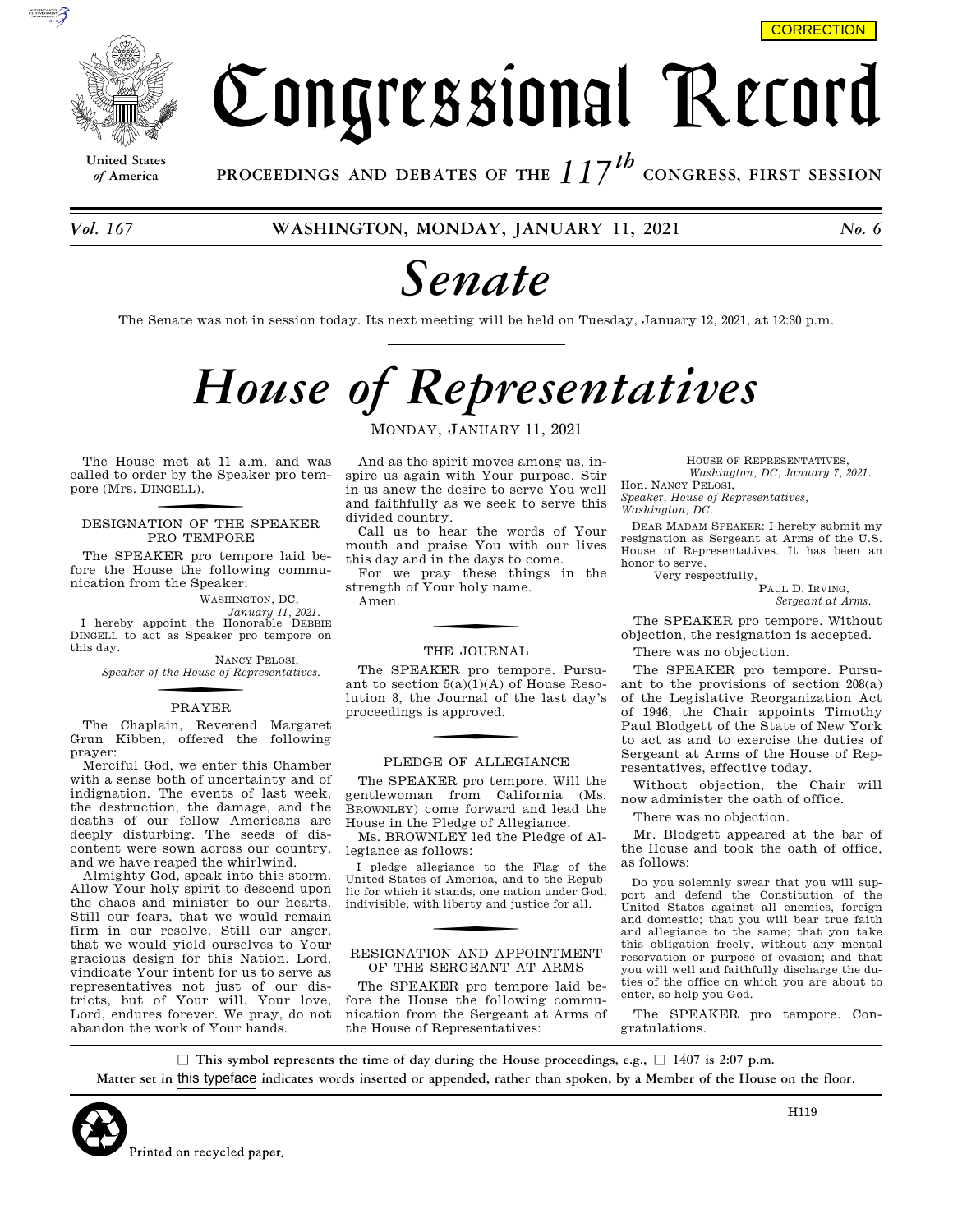#### ELECTING A MEMBER TO A CER-TAIN STANDING COMMITTEE OF THE HOUSE OF REPRESENTA-TIVES

The SPEAKER pro tempore. Without objection, the Clerk lays before the House the resolution (H. Res. 22) electing a Member to a certain standing committee of the House of Representatives.

The Clerk read the title of the resolution.

There was no objection.

The text of the resolution is as follows:

H. RES. 22

*Resolved,* That the following named Member be, and is hereby, elected to the following standing committee of the House of Representatives:

COMMITTEE ON HOUSE ADMINISTRATION: Ms. Lofgren, Chair.

The resolution was agreed to.

A motion to reconsider was laid on the table.

f ELECTING A MEMBER TO A CER-TAIN STANDING COMMITTEE OF THE HOUSE OF REPRESENTA-TIVES

The SPEAKER pro tempore. Without objection, the Chair lays before the House the resolution (H. Res. 23) electing a Member to a certain standing committee of the House of Representatives.

The Clerk read the title of the resolution.

There was no objection.

The text of the resolution is as follows:

#### H. RES. 23

*Resolved,* That the following named Member be, and is hereby, elected to the following standing committee of the House of Representatives:

COMMITTEE ON HOUSE ADMINISTRATION: Mr. Rodney Davis of Illinois.

The resolution was agreed to.

A motion to reconsider was laid on the table.

f REQUEST TO CONSIDER H. RES. 21, CALLING ON VICE PRESIDENT PENCE TO CONVENE AND MOBI-LIZE THE CABINET TO ACTIVATE SECTION 4 OF THE 25TH AMEND-MENT TO DECLARE PRESIDENT DONALD J. TRUMP INCAPABLE OF EXECUTING THE DUTIES OF HIS OFFICE

Mr. HOYER. Madam Speaker, I ask unanimous consent that the Committee on the Judiciary be discharged from further consideration of the resolution (H. Res. 21) calling on Vice President MICHAEL R. PENCE to convene and mobilize the principal officers of the executive departments of the Cabinet to activate section 4 of the 25th Amendment to declare President Donald J. Trump incapable of executing the duties of his office and to immediately exercise powers as acting President, and ask for its immediate consideration in the House.

The Clerk read the title of the resolution.

The SPEAKER pro tempore. Is there objection to the request of the gentleman from Maryland?

Mr. MOONEY. Madam Speaker, I object.

The SPEAKER pro tempore. Objection is heard.

### f ADJOURNMENT

The SPEAKER pro tempore. Pursuant to section  $5(a)(1)(B)$  of House Resolution 8, the House stands adjourned until 9 a.m. tomorrow.

Thereupon (at 11 o'clock and 10 minutes a.m.), under its previous order, the House adjourned until tomorrow, Tuesday, January 12, 2021, at 9 a.m.

### PUBLIC BILLS AND RESOLUTIONS

Under clause 2 of rule XII, public bills and resolutions of the following titles were introduced and severally referred, as follows:

By Mrs. BEATTY:

H.R. 236. A bill to nullify the effect of Executive Order 13950 relating to combating race and sex stereotyping; to the Committee on Oversight and Reform, and in addition to the Committees on Education and Labor, and Armed Services, for a period to be subsequently determined by the Speaker, in each case for consideration of such provisions as fall within the jurisdiction of the committee concerned.

By Mr. BLUMENAUER (for himself, Mr. DEFAZIO, Ms. SCHAKOWSKY, Ms. NORTON, Mr. POCAN, Mr. LIEU, Ms. PRESSLEY, Mr. COOPER, Mr. SCHRA-DER, Ms. BONAMICI, Mr. DANNY K. DAVIS of Illinois, Mr. MOULTON, Mr. SWALWELL, and Ms. CHU):

H.R. 237. A bill to amend the Help America Vote Act of 2002 to allow all eligible voters to vote by mail in Federal elections, to amend the National Voter Registration Act of 1993 to provide for automatic voter registration, and for other purposes; to the Committee on House Administration, and in addition to the Committee on Oversight and Reform, for a period to be subsequently determined by the Speaker, in each case for consideration of such provisions as fall within the jurisdiction of the committee concerned.

By Mr. BRENDAN F. BOYLE of Penn-<br>sylvania (for himself. Mr. himself. DESAULNIER, and Mr. LOWENTHAL):

H.R. 238. A bill to amend title XXVII of the Public Health Service Act to require group health plans and health insurance issuers offering group or individual health insurance coverage to provide benefits for lung cancer screenings for certain individuals without the imposition of cost sharing; to the Committee on Energy and Commerce.

By Ms. BROWNLEY (for herself, Ms. SPEIER, Ms. DELBENE, Mr. DEUTCH, Ms. LEE of California, Ms. CASTOR of Florida, Ms. JAYAPAL, Mr. GRIJALVA, Ms. LOIS FRANKEL of Florida, Ms. MOORE of Wisconsin, Mr. SIRES, Ms.<br>NORTON, Ms. SCHAKOWSKY, Mr. SCHAKOWSKY, Mr. PAPPAS, Ms. DEGETTE, Mrs. HAYES, Mr. COHEN, Mrs. CAROLYN B. MALO-NEY of New York, and Ms. CHU):

H.R. 239. A bill to amend title 38, United States Code, to provide for limitations on copayments for contraception furnished by the Department of Veterans Affairs, and for other purposes; to the Committee on Veterans' Affairs.

By Ms. BROWNLEY (for herself, Ms. LEE of California, Ms. VELÁZQUEZ, Mrs. MCBATH, Ms. CHU, Ms. JACKSON LEE, and Mrs. RADEWAGEN):

H.R. 240. A bill to amend title 38, United States Code, to direct the Secretary of Labor to prioritize the provision of services to homeless veterans with dependents in carrying out homeless veterans reintegration programs, and for other purposes; to the Committee on Veterans' Affairs.

By Mr. CHABOT (for himself and Mr. SHERMAN):

H.R. 241. A bill to reauthorize the Tropical Forest and Coral Reef Conservation Act of 1998; to the Committee on Foreign Affairs.

By Ms. DEAN (for herself and Mr. NAD-LER):

H.R. 242. A bill to amend title 11 of the United States Code to increase the amount of the allowable homestead exemption; to the Committee on the Judiciary.

By Ms. FOXX (for herself, Mr. ADER-HOLT, Mr. BUDD, Mr. WESTERMAN, Mr. JOYCE of Pennsylvania, Mr. LAMBORN, Mr. NORMAN, Mr. FLEISCHMANN, Mr. PALAZZO, Mr. BROOKS, Mr. WITTMAN, Mr. AUSTIN SCOTT of Georgia, Mr. MOONEY, Mr. DUNCAN, Mr. POSEY, Mr. GAETZ, Mr. HUDSON, Mr. LONG, Mr. ALLEN, Mr. GROTHMAN, Mr. LATTA, Mrs. HINSON, Mr. SCALISE, Mr. WALTZ, Mr. ROUZER, Mr. GOSAR, Mr.<br>KELLY of Pennsylvania, Mrs. of Pennsylvania, WALORSKI, Mr. GUTHRIE, Mr. WIL-LIAMS of Texas, Mr. BANKS, Mr. BABIN, Mr. PFLUGER, Mr. FULCHER, Mr. ROGERS of Alabama, Mr. LUETKE-MEYER, Mr. RESCHENTHALER, Mr. KUSTOFF, Mr. FEENSTRA, Mr. MURPHY of North Carolina, Mr. JORDAN, Mr. JOHNSON of Ohio, Mr. BUCSHON, Mr. LAMALFA, Mr. RUTHERFORD, Mr. BERGMAN, Mr. MCHENRY, Mrs. HARSHBARGER, Mrs. FISCHBACH, Mr. HIGGINS of Louisiana, Mr. CLOUD, Mr. BARR, Mr. STEUBE, Mr. SMITH of Missouri, Mr. MCKINLEY, Mr. JACKSON, Mr. HAGEDORN, Mr. MULLIN, Mr. BURCHETT, Mr. HARRIS, Mr. MOORE of Alabama, Mr. BISHOP of North Carolina, Mr. CARL, Mr. EMMER, Mr. DUNN, Mr. GUEST, Mr. WEBER of Texas, Mr. GIBBS, Mr. KELLY of Mississippi, Mrs. CAMMACK, Mr. BIGGS, Mr. ARRINGTON, Mrs. LESKO, Mr. C. SCOTT FRANKLIN of Florida, Mrs.<br>HARTZLER, Mr. TIMMONS, Mrs. HARTZLER, Mr. TIMMONS, Mrs. BOEBERT, Mr. BUCK, Mr. SMUCKER, and Mr. WRIGHT):

H.R. 243. A bill to amend title X of the Public Health Service Act to prohibit family planning grants from being awarded to any entity that performs abortions, and for other purposes; to the Committee on Energy and Commerce.

By Mr. GOMEZ (for himself and Mrs.

CAROLYN B. MALONEY of New York): H.R. 244. A bill to strengthen and enhance certain ethics requirements for the Federal Government, and for other purposes; to the Committee on the Judiciary, and in addition to the Committee on Oversight and Reform, for a period to be subsequently determined by the Speaker, in each case for consideration of such provisions as fall within the jurisdiction of the committee concerned.

By Mr. GRIFFITH:

H.R. 245. A bill to amend sections 111, 169, and 171 of the Clean Air Act to clarify when a physical change in, or change in the method of operation of, a stationary source constitutes a modification or construction, and for other purposes; to the Committee on Energy and Commerce.

By Mr. GRIFFITH:

H.R. 246. A bill to designate the Federal building and United States courthouse located at 180 West Main Street in Abingdon,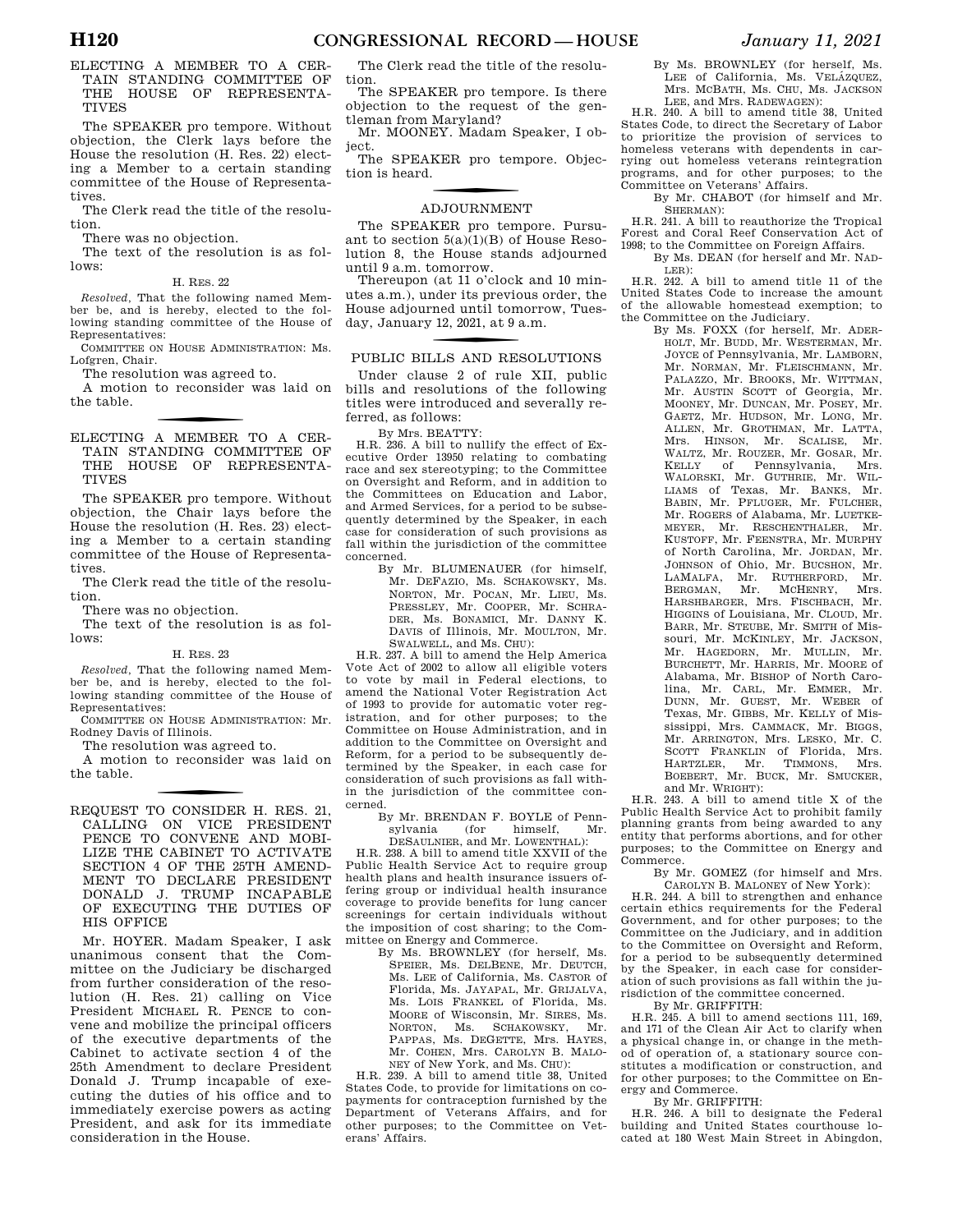Virginia, as the ''H. Emory Widener, Jr., Federal Building and United States Courthouse''; to the Committee on Transportation and Infrastructure.

By Mr. GRIFFITH:

H.R. 247. A bill to provide for no net increase in the total acreage of certain Federal land under the jurisdiction of the Bureau of Land Management, the National Park Service, the United States Fish and Wildlife Service, or the Forest Service, and for other purposes; to the Committee on Natural Resources, and in addition to the Committee on Agriculture, for a period to be subsequently determined by the Speaker, in each case for consideration of such provisions as fall within the jurisdiction of the committee concerned.

By Mr. HASTINGS:

H.R. 248. A bill to amend title 23, United States Code, to expand eligibility for the surface transportation block grant program, and for other purposes; to the Committee on Transportation and Infrastructure.

By Mr. KILMER (for himself, Mr.

FITZPATRICK, and Ms. KAPTUR): H.R. 249. A bill to provide that certain Executive Orders with respect to Federal employee collective bargaining and workplace rights shall have no force or effect, and for other purposes; to the Committee on Oversight and Reform, and in addition to the Committees on Education and Labor, and Armed Services, for a period to be subsequently determined by the Speaker, in each case for consideration of such provisions as fall within the jurisdiction of the committee concerned.

By Mrs. KIRKPATRICK (for herself, Mr. O'HALLERAN, Mr. GRIJALVA, Mr. SCHWEIKERT, GALLEGO, Mrs. LESKO, and Mr. STAN-TON):

H.R. 250. A bill to authorize the Secretary of the Interior to establish the January 8th National Memorial in Tucson, Arizona, as an affiliated area of the National Park System, and for other purposes; to the Committee on Natural Resources.

By Mr. KRISHNAMOORTHI:

H.R. 251. A bill to amend the Higher Education Act of 1965 to create a reduction schedule for public service loan forgiveness, and for other purposes; to the Committee on Education and Labor.

By Mr. KRISHNAMOORTHI:

H.R. 252. A bill to require the publication of the name of any person pardoned by the President, and for other purposes; to the Committee on the Judiciary.

By Ms. LEE of California:

H.R. 253. A bill to expand and enhance existing adult day programs for younger people with neurological diseases or conditions (such as multiple sclerosis, Parkinson's disease, traumatic brain injury, or other similar diseases or conditions) to support and improve access to respite services for family caregivers who are taking care of such people, and for other purposes; to the Committee on Energy and Commerce.

By Ms. LEE of California:

H.R. 254. A bill to amend the Public Health<br>Service Act to create a National Act to create a National Neuromyelitis Optica Spectrum Disorder Consortium to provide grants, coordinate synergistic research, and targeted therapy with respect to the causes of, and risk factors associated with, neuromyelitis optica spectrum disorder, and for other purposes; to the Committee on Energy and Commerce.

By Ms. LEE of California (for herself, Mr. MASSIE, Ms. TLAIB, Mr. HUFFMAN, Mr. TRONE, Mr. GRIJALVA, Mr. SHER-MAN, Mr. DANNY K. DAVIS of Illinois,<br>Ms. PRESSLEY. Mr. BEYER. Ms. PRESSLEY, Mr. BEYER, Ms. SPEIER, Mr. LOWENTHAL, Ms. MOORE of Wisconsin, Mr. KHANNA, Ms.

DEGETTE, Ms. SCHAKOWSKY, Ms. NOR-TON, Mr. RUSH, Mrs. WATSON COLE-MAN, Mr. POCAN, Mr. SARBANES, Mr. CICILLINE, Mr. DEFAZIO, Mr. MCGOV-ERN, Mr. TONKO, Mr. JONES, Ms. CLARK of Massachusetts, Ms. JAYAPAL, Mr. RASKIN, Mr. RYAN, Mr. WELCH, Mr. ESPAILLAT, Ms. ESHOO, Ms. MENG, Mr. COHEN, and Mr. PAL-LONE):

H.R. 255. A bill to repeal Public Law 107-40; to the Committee on Foreign Affairs.

By Ms. LEE of California (for herself, Mr. BIGGS, Mr. MOONEY, Mr. MASSIE, Ms. TLAIB, Mr. HUFFMAN, Mr. TRONE, Mr. GRIJALVA, Mr. SHERMAN, Ms. PRESSLEY, Ms. MOORE of Wisconsin, Mr. BEYER, Ms. SPEIER, Mr. Mr. BEYER, Ms.<br>LOWENTHAL, Ms. 1 Ms. DEGETTE, Mr. KHANNA, Ms. SCHAKOWSKY, Ms. NOR-TON, Mr. RUSH, Mrs. WATSON COLE-MAN, Mr. POCAN, Mr. PANETTA, Mr. SARBANES, Mr. CICILLINE, Mr. DEFA-ZIO, Mr. MCGOVERN, Mr. TONKO, Mr. JONES, Ms. CLARK of Massachusetts, Ms. JAYAPAL, Mr. RASKIN, Mr. RYAN, Mr. WELCH, Mr. ESPAILLAT, Ms. ESHOO, Mr. BROWN, Mr. COHEN, Mr. PALLONE, Mr. MOULTON, and Ms. SPANBERGER):

H.R. 256. A bill to repeal the Authorization for Use of Military Force Against Iraq Resolution of 2002; to the Committee on Foreign Affairs.

By Ms. LEE of California (for herself and Mr. GARAMENDI):

H.R. 257. A bill to amend the Internal Revenue Code of 1986 to provide the work opportunity tax credit with respect to the hiring of veterans in the field of renewable energy; to the Committee on Ways and Means.

By Ms. LEE of California:

H.R. 258. A bill to amend the Internal Revenue Code of 1986 to provide a tax credit for expenses for household and elder care services necessary for gainful employment; to the Committee on Ways and Means.

By Ms. LEE of California (for herself, Mrs. CAROLYN B. MALONEY of New York, Mrs. WATSON COLEMAN, Mr. POCAN, Ms. MENG, Mr. RUSH, Ms.<br>SCHAKOWSKY Mr. GRIJALVA, Mr. SCHAKOWSKY, Mr. GRIJALVA, COHEN, Mr. PETERS, Mrs. HAYES, Mr. SIRES, Ms. NORTON, and Ms. CHU):

H.R. 259. A bill to amend the Public Health Service Act to address the increased burden that maintaining the health and hygiene of infants and toddlers places on families in need, the resultant adverse health effects on children and families, and the limited child care options available for infants and toddlers who lack sufficient diapers, and for other purposes; to the Committee on Energy and Commerce, and in addition to the Committee on Ways and Means, for a period to be subsequently determined by the Speaker, in each case for consideration of such provisions as fall within the jurisdiction of the committee concerned.

By Ms. LEE of California (for herself, Mrs. DEMINGS, Ms. MOORE of Wisconsin, Ms. SCHAKOWSKY, Mr. KHANNA, Ms. BARRAGÁN, Ms. VELÁZQUEZ, Mr. CONNOLLY, Mr. PA-NETTA, Ms. JAYAPAL, Mr. ESPAILLAT, Mr. CLEAVER, Ms. NORTON, Mr. CAR-SON, Ms. HOULAHAN, Ms. MENG, Ms. CLARKE of New York, Mrs. CAROLYN B. MALONEY of New York, Ms. WILD, Mr. MALINOWSKI, Mr. SHERMAN, Ms. ROYBAL-ALLARD, Mr. COHEN, Mr. SIRES, Ms. UNDERWOOD, Mr. LOWENTHAL, Mr. DANNY K. DAVIS of Illinois, Mr. BLUMENAUER, Mr. HAS-TINGS, Mrs. TORRES of California, Ms. CASTOR of Florida, Ms. MATSUI, Ms. JACKSON LEE, Mr. POCAN, Ms. BASS, Ms. SPEIER, and Ms. CHU):

H.R. 260. A bill to address the disparate impact of climate change on women and support the efforts of women globally to address climate change, and for other purposes; to the Committee on Foreign Affairs, and in addition to the Committee on Energy and Commerce, for a period to be subsequently determined by the Speaker, in each case for consideration of such provisions as fall within the jurisdiction of the committee concerned.

By Mr. MAST (for himself, Mr. GOTTHEIMER, Miss RICE of New York, Mr. TRONE, Mr. DESJARLAIS, Mr. RESCHENTHALER, Ms. STEFANIK, Mr. BACON, Mrs. HARTZLER, Mr. BURCHETT, Mr. SUOZZI, Mr. GAETZ, and Mr. WEBER of Texas):

H.R. 261. A bill to impose sanctions with respect to foreign support for Palestinian terrorism, and for other purposes; to the Committee on Foreign Affairs, and in addition to the Committee on Financial Services, for a period to be subsequently determined by the Speaker, in each case for consideration of such provisions as fall within the jurisdiction of the committee concerned.

By Ms. PRESSLEY (for herself, Ms. ADAMS, Ms. BARRAGÁN, Ms. BASS, Mrs. BEATTY, Mr. BISHOP of Georgia, Mr. BLUMENAUER, Ms. BONAMICI, Mr. BOWMAN, Mr. BROWN, Ms. BUSH, Mr. BUTTERFIELD, Ms. CLARK of Massachusetts, Ms. CLARKE of New York, Mr. CLEAVER, Mr. CONNOLLY, Mr. COOPER, Mr. DANNY K. DAVIS of Illinois, Ms. DEAN, Ms. DEGETTE, Ms.<br>DELBENE, Mr. DESAULNIER, Mr. DESAULNIER, Mr. EVANS, Mr. GARCÍA of Illinois, Mr. HASTINGS, Ms. JAYAPAL, Mr. JEFFRIES, Mr. JOHNSON of Georgia, Mr. JONES, Ms. KAPTUR, Mr. KHANNA, Mr. KILDEE, Mr. GOMEZ, Mrs. LAW-RENCE, Ms. LEE of California, Mr. LIEU, Ms. LOFGREN, Mr. LOWENTHAL, Mr. MALINOWSKI, Ms. MCCOLLUM, Mr. MCGOVERN, Mr. MEEKS, Ms. MOORE of Wisconsin, Ms. NORTON, Ms. OCASIO-CORTEZ, Ms. OMAR, Mr. PALLONE, Ms. PINGREE, Mr. POCAN, Mr. RASKIN, Mr. RUSH, Mr. SARBANES, Ms. SCANLON, Ms. SCHAKOWSKY, Mr. SMITH of Washington, Ms. SPANBERGER, Mr. THOMP-SON of Mississippi, Ms. TLAIB, Mrs. TRAHAN, Mr. TRONE, Ms. VELÁZQUEZ, Mrs. WATSON COLEMAN, Mr. WELCH, and Ms. WILD):

H.R. 262. A bill to prohibit the imposition of the death penalty for any violation of Federal law, and for other purposes; to the Committee on the Judiciary.

By Mr. QUIGLEY (for himself, Mr. FITZPATRICK, Mr. BLUMENAUER, Mr. BUCHANAN, Mr. GARCÍA of Illinois, Mr. WALTZ, Mr. MCNERNEY, and Mr. WOMACK):

H.R. 263. A bill to amend the Lacey Act Amendments of 1981 to clarify provisions enacted by the Captive Wildlife Safety Act, to further the conservation of certain wildlife species, and for other purposes; to the Committee on Natural Resources.

By Mr. RICE of South Carolina (for himself, Mr. CLYBURN, Ms. MACE, Mr. TIMMONS, Mr. WILSON of South Carolina, Mr. NORMAN, and Mr. DUNCAN):

H.R. 264. A bill to designate the facility of the United States Postal Service located at 1101 Charlotte Street in Georgetown, South Carolina, as the ''Joseph Hayne Rainey Memorial Post Office Building''; to the Committee on Oversight and Reform.

By Mr. SABLAN (for himself, Mr. CLEAVER, Mrs. RADEWAGEN, Mr. SAN NICOLAS, Mr. ESPAILLAT, Ms. LEE of California, Ms. MOORE of Wisconsin, Mr. CÁRDENAS, Ms. BONAMICI, Mr. MCGOVERN, Mr. SIRES, Ms. VELÁZQUEZ, Ms. BARRAGÁN, Mr.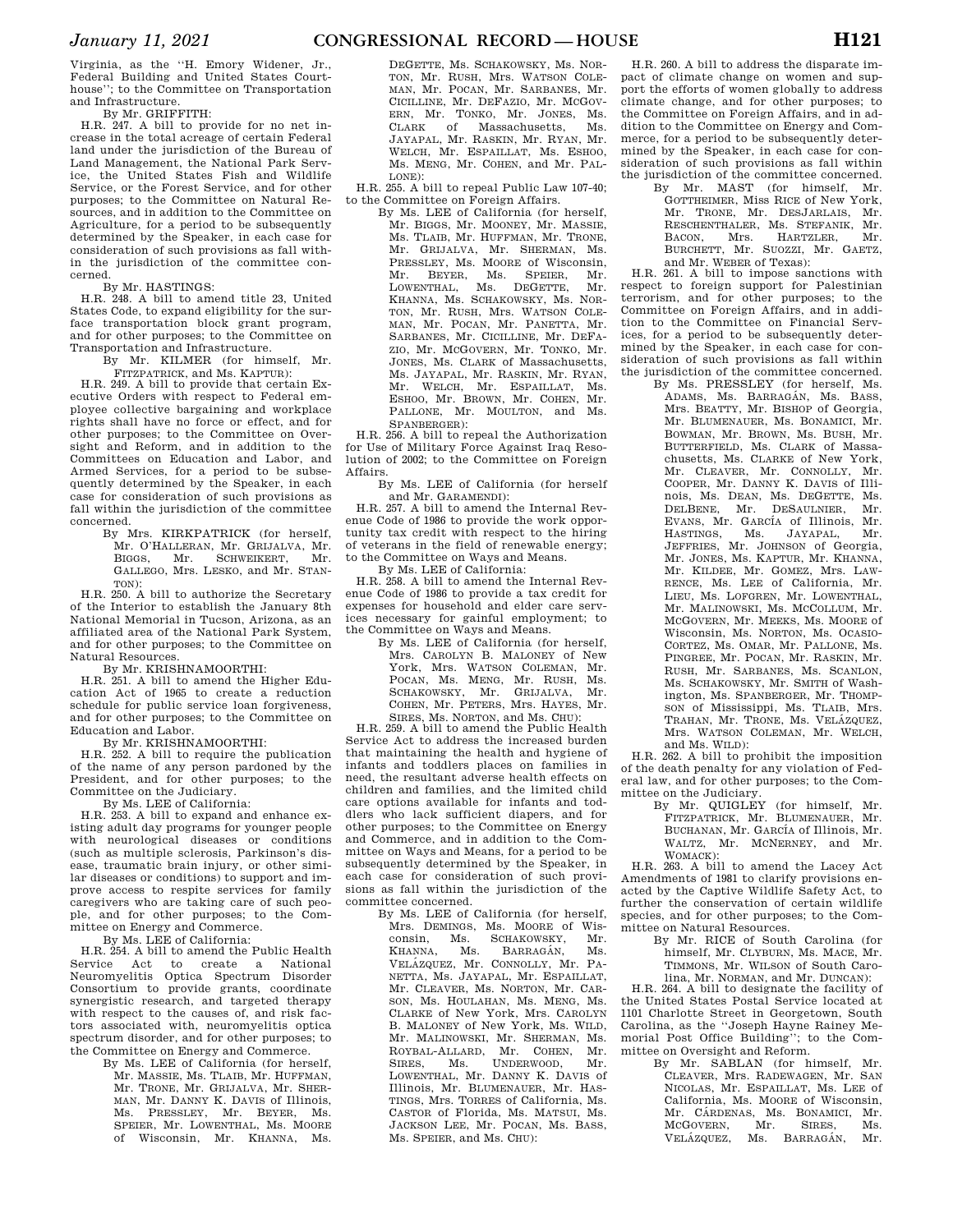H.R. 265. A bill to amend title XI of the Social Security Act to eliminate the general Medicaid funding limitations for territories of the United States, and for other purposes; to the Committee on Energy and Commerce.

By Mr. STEWART (for himself, Mr. OWENS, Mr. CURTIS, and Mr. MOORE of Utah):

H.R. 266. A bill to name the Air Force Utah Test and Training Range as the ''Bishop Utah Test and Training Range'', and for other purposes; to the Committee on Armed Services.

By Mr. THOMPSON of California (for himself, Mr. PANETTA, Ms. LEE of California, Mr. DEFAZIO, and Mr. NEWHOUSE):

H.R. 267. A bill to extend the wildfire and hurricane indemnity program to cover certain crop losses in calendar year 2020, and for other purposes; to the Committee on Agriculture.

By Mr. VELA:

H.R. 268. A bill to provide for the boundary of the Palo Alto Battlefield National Historic Park to be adjusted, to authorize the donation of land to the United States for addition to that historic park, and for other purposes; to the Committee on Natural Resources.

By Mr. VELA:

H.R. 269. A bill to enhance the safety of ports of entry in the United States, and for other purposes; to the Committee on Transportation and Infrastructure.

By Mr. YOUNG (for himself, Mr. DEFA-

ZIO, and Ms. BONAMICI): H.R. 270. A bill to amend the market name of genetically altered salmon in the United States, and for other purposes; to the Committee on Energy and Commerce.

By Mr. YOUNG (for himself, Mr. DEFA-ZIO, and Ms. BONAMICI):

H.R. 271. A bill to amend the Federal Food, Drug, and Cosmetic Act to require labeling of genetically engineered fish; to the Committee on Energy and Commerce. By Mr. YOUNG:

H.R. 272. A bill to amend the National Marine Sanctuaries Act to prescribe an additional requirement for the designation of marine sanctuaries off the coast of Alaska, and for other purposes; to the Committee on

Natural Resources. By Mr. YOUNG (for himself and Ms. BONAMICI):

H.R. 273. A bill to prevent the escapement of genetically altered salmon in the United States, and for other purposes; to the Committee on Natural Resources.

By Mr. YOUNG (for himself, Mr. DEFA-ZIO, Mr. CASTEN, and Ms. NORTON):

H.R. 274. A bill to prohibit the Secretary of the Interior and the Secretary of Commerce from authorizing commercial finfish aquaculture operations in the Exclusive Economic Zone except in accordance with a law authorizing such action; to the Committee on Natural Resources.

By Mr. COHEN (for himself, Ms. LOF-GREN, Ms. ESHOO, Ms. SCHAKOWSKY, Ms. BROWNLEY, Mr. DEFAZIO, Mr. ESPAILLAT, Mr. GARAMENDI, and Mr. COOPER):

H.J. Res. 14. A joint resolution proposing an amendment to the Constitution of the United States to abolish the electoral college and to provide for the direct election of the President and Vice President of the United States; to the Committee on the Judiciary.

By Ms. NORTON (for herself, Mr. DEFAZIO, Ms. VELÁZQUEZ, Ms. KUSTER, and Mr. CARSON):

H. Con. Res. 3. Concurrent resolution censuring President Donald J. Trump for attempting to overturn the results of the 2020 Presidential election through unlawful means and for inciting insurrection; to the Committee on the Judiciary.

By Ms. LEE of California (for herself, Ms. NORTON, Mr. CARSON, Ms. CASTOR of Florida, Mr. LOWENTHAL, Mr. HAS-TINGS, Mr. VARGAS, Ms. CLARKE of New York, Mr. CLEAVER, Ms.<br>SÁNCHEZ, Mr. TAKANO, Ms. CRAIG, Ms. PORTER, Ms. KUSTER, Mr. ESPAILLAT, Mrs. DINGELL, Mr. TRONE, Mrs. HAYES, Mr. TONKO, and Mr. KILMER):

H. Con. Res. 4. Concurrent resolution supporting the goals and ideals of No Name-Calling Week in bringing attention to namecalling of all kinds and providing schools with the tools and inspiration to launch an ongoing dialogue about ways to eliminate name-calling, bullying, and harassment in their communities; to the Committee on Education and Labor.

By Mr. RASKIN:

H. Res. 21. A resolution calling on Vice President Michael R. Pence to convene and mobilize the principal officers of the executive departments of the Cabinet to activate section 4 of the 25th Amendment to declare President Donald J. Trump incapable of executing the duties of his office and to immediately exercise powers as acting President; to the Committee on the Judiciary.

By Mrs. DINGELL:

H. Res. 22. A resolution electing a Member to a certain standing committee of the House of Representatives; considered and agreed to.

By Mrs. DINGELL:

H. Res. 23. A resolution electing a Member to a certain standing committee of the House of Representatives; considered and agreed to.

By Mr. CICILLINE (for himself, Mr. LIEU, Mr. RASKIN, Mr. NADLER, Ms. ADAMS, Mr. AGUILAR, Mr. ALLRED, Mr. AUCHINCLOSS, Mrs. AXNE, Ms. BARRAGÁN, Ms. BASS, Mrs. BEATTY, Mr. BERA, Mr. BEYER, Mr. BISHOP of Georgia, Mr. BLUMENAUER, Ms. BLUNT ROCHESTER, Ms. BONAMICI, Ms. BOURDEAUX, Mr. BOWMAN, Mr. BOURDEAUX, Mr. BRENDAN F. BOYLE of Pennsylvania, Mr. BROWN, Ms. BROWNLEY, Ms. BUSH, Mrs. BUSTOS, Mr. BUTTERFIELD, Mr. CARBAJAL, Mr. CÁRDENAS, Mr. CAR-SON, Mr. CARTWRIGHT, Mr. CASE, Mr. CASTEN, Ms. CASTOR of Florida, Mr. CASTRO of Texas, Ms. CHU, Ms. CLARK of Massachusetts, Ms. CLARKE of New York, Mr. CLEAVER, Mr. CLYBURN, Mr. COHEN, Mr. CONNOLLY, Mr. COO-PER, Mr. CORREA, Mr. COSTA, Mr. COURTNEY, Ms. CRAIG, Mr. CRIST, Mr. CROW, Mr. CUELLAR, Ms. DAVIDS of Kansas, Mr. DANNY K. DAVIS of Illinois, Ms. DEAN, Mr. DEFAZIO, Ms.<br>DEGETTE. Ms. DELAURO. Ms. DELAURO, DELBENE, Mr. DELGADO, Mrs. DEMINGS, Mr. DESAULNIER, Mr. DEUTCH, Mrs. DINGELL, Mr. DOGGETT, Mr. MICHAEL F. DOYLE of Pennsylvania, Ms. ESCOBAR, Ms. ESHOO, Mr. ESPAILLAT, Mr. EVANS, Mrs. FLETCH-ER, Mr. FOSTER, Ms. LOIS FRANKEL of Florida, Mr. GALLEGO, Mr. GARAMENDI, Ms. GARCIA of Texas, Mr. GARCIA of Illinois, Mr. GOMEZ, Mr. VICENTE GONZALEZ of Texas, Mr. GOTTHEIMER, Mr. GREEN of Texas, Mr. GRIJALVA, Mr. HARDER of California, Mr. HASTINGS, Mrs. HAYES, Mr. HIG-

GINS of New York, Mr. HORSFORD, Ms. HOULAHAN, Mr. HUFFMAN, Ms. JACK-SON LEE, Ms. JACOBS of California, Ms. JAYAPAL, Mr. JEFFRIES, Ms. JOHNSON of Texas, Mr. JOHNSON of Georgia, Mr. JONES, Mr. KAHELE, Ms. KAPTUR, Mr. KEATING, Ms. KELLY of Illinois, Mr. KHANNA, Mr. KILDEE, Mr. KILMER, Mr. KIM of New Jersey, Mrs. KIRKPATRICK, Mr. KRISHNAMOORTHI, Ms. KUSTER, Mr. LAMB, Mr. LAN-GEVIN, Mr. LARSEN of Washington, Mr. LARSON of Connecticut, Mrs. LAWRENCE, Mr. LAWSON of Florida, Ms. LEE of California, Mrs. LEE of Nevada, Ms. LEGER FERNANDEZ, Mr. LEVIN of Michigan, Mr. LEVIN of California, Ms. LOFGREN, Mr. LOWENTHAL, Mrs. LURIA, Mr. LYNCH, Mr. MALINOWSKI, Mrs. CAROLYN B. MALO-NEY of New York, Mr. SEAN PATRICK MALONEY of New York, Ms. MANNING, Ms. MATSUI, Mrs. MCBATH, Ms. MCCOLLUM, Mr. MCEACHIN, Mr. MCGOVERN, Mr. MCNERNEY, Mr. MEEKS, Ms. MENG, Mr. MFUME, Ms. MOORE of Wisconsin, Mr. MORELLE, Mr. MOULTON, Mr. MRVAN, Mrs. MUR-PHY of Florida, Mrs. NAPOLITANO, Mr. NEAL, Mr. NEGUSE, Ms. NEWMAN, Mr.<br>NORCROSS, Ms. NORTON, Mr. NORCROSS, O'HALLERAN, Ms. OCASIO-CORTEZ, Ms. OMAR, Mr. PALLONE, Mr. PANETTA, Mr. PAPPAS, Mr. PASCRELL, Mr. PAYNE, Mr. PHILLIPS, Ms. PINGREE, Ms. PLASKETT, Mr. POCAN, Ms. POR-TER, Ms. PRESSLEY, Mr. PRICE of North Carolina, Mr. QUIGLEY, Miss

RICE of New York, and Ms. ROSS): H. Res. 24. A resolution impeaching Donald John Trump, President of the United States, for high crimes and misdemeanors; to the Committee on the Judiciary.

By Ms. BUSH (for herself, Ms. PRESSLEY, Ms. OCASIO-CORTEZ, Mr. BOWMAN, Ms. OMAR, Ms. TLAIB, Mr. JONES, Mr. PASCRELL, Ms. ADAMS, Ms. BARRAGÁN, Ms. CLARKE of New York, Ms. CHU, Mr. CICILLINE, Mr. COOPER, Mr. CONNOLLY, Mr. DANNY K. DAVIS of Illinois, Mrs. DEMINGS, Mr. DESAULNIER, Ms. ESCOBAR, Mr. ESPAILLAT, Mr. EVANS, Mr. GARCÍA of Illinois, Mr. GOMEZ, Mr. HASTINGS, Mr. HORSFORD, Mr. HUFFMAN, Mr. JOHNSON of Georgia, Mrs. KIRK-PATRICK, Ms. LEE of California, Mr. LIEU, Mr. MCNERNEY, Ms. MOORE of Wisconsin, Ms. NEWMAN, Mr. PAYNE, Ms. PINGREE, Mr. POCAN, Mr. RUSH, Ms. SCHAKOWSKY, Ms. SPEIER, Mr. SIRES, Mr. TAKANO, Mr. TORRES of New York, Ms. VELÁZQUEZ, Ms. WIL-LIAMS of Georgia, Ms. WILSON of Florida, Mr. VARGAS, Ms. JACOBS of California, and Mr. KAHELE):

H. Res. 25. A resolution directing the Committee on Ethics to investigate, and issue a report on, whether any and all actions taken by Members of the 117th Congress who sought to overturn the 2020 Presidential election violated their oath of office to uphold the Constitution or the Rules of the House of Representatives, and should face sanction, including removal from the House of Representatives; to the Committee on Rules, and in addition to the Committee on the Judiciary, for a period to be subsequently determined by the Speaker, in each case for consideration of such provisions as fall within the jurisdiction of the committee concerned.

By Ms. JACKSON LEE (for herself, Mrs. BEATTY, Ms. CLARKE of New York, Mr. THOMPSON of Mississippi, Ms. LEE of California, Ms. WATERS, Mr. JOHNSON of Georgia, Mrs. HAYES, Mr. HORSFORD, Mr. GREEN of Texas, Mrs. WATSON COLEMAN, Ms. NORTON,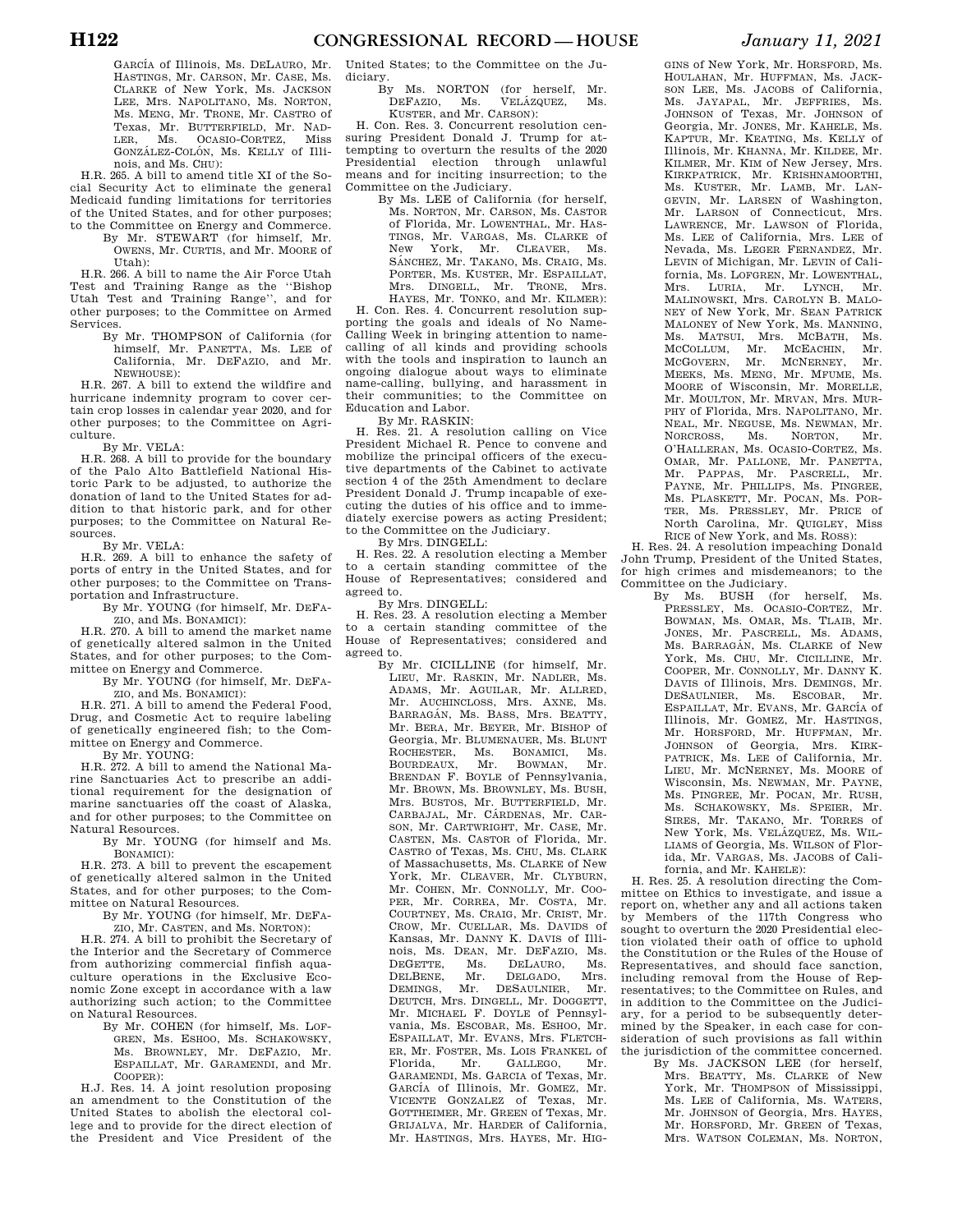Ms. OMAR, Mr. CARSON, Mr. RUSH, Mr. LAWSON of Florida, Mrs. LAWRENCE, Ms. WILSON of Florida, Mr. VEASEY, Mr. PAYNE, Mr. DANNY K. DAVIS of Illinois, Ms. BUSH, Mr. COHEN, Mr. CÁRDENAS, Mr. POCAN, Ms. TLAIB, Ms. VELÁZQUEZ, Mr. MCEACHIN, Ms. WIL-LIAMS of Georgia, Mr. TORRES of New York, Mr. DESAULNIER, Mr. BLU-MENAUER, Mr. BOWMAN, and Mr. ESPAILLAT):

H. Res. 26. A resolution impeaching Donald John Trump, President of the United States, for high crimes and misdemeanors; to the Committee on the Judiciary.

By Mr. COSTA (for himself, Mrs. TORRES of California, Ms. LEE of California, Mr. VARGAS, Mr. SOTO, and Ms. BARRAGÁN):

H. Res. 27. A resolution urging Tom Flores be inducted into the Pro Football Hall of Fame; to the Committee on Oversight and Reform.

By Mr. ESPAILLAT:

H. Res. 28. A resolution expressing the sense of Congress regarding the violent insurrection at the United States Capitol on January 6, 2021; to the Committee on the Judiciary, and in addition to the Committee on Ethics, for a period to be subsequently determined by the Speaker, in each case for consideration of such provisions as fall within the jurisdiction of the committee concerned.

By Ms. LEE of California (for herself, Ms. MOORE of Wisconsin, Mr. CON-NOLLY, Mr. LEVIN of Michigan, Ms. SCHAKOWSKY, Mr. KHANNA, Mr. PA-NETTA, Mr. THOMPSON of Mississippi, Ms. JAYAPAL, Mr. ESPAILLAT, Ms. NORTON, Mr. TONKO, Ms. CASTOR of Florida, Mrs. HAYES, Mrs. DINGELL, Mr. LOWENTHAL, Ms. ROYBAL-ALLARD, Ms. MENG, Mr. MORELLE, Ms. VELÁZQUEZ, Mr. CLEAVER, Mr. BLU-MENAUER, Mrs. WATSON COLEMAN, Ms. CLARKE of New York, Mr. HASTINGS, Mr. SIRES, and Mr. HIGGINS of New York):

H. Res. 29. A resolution supporting the teaching of climate change in schools; to the Committee on Education and Labor.

- By Ms. LEE of California (for herself, Mr. SMITH of Washington, and Mr. ESPAILLAT):
- H. Res. 30. A resolution supporting the United Nations Sustainable Development
- Goals; to the Committee on Foreign Affairs. By Mr. MALINOWSKI (for himself, Ms.<br>WASSERMAN SCHILTZ and Ms. SCHULTZ, and Ms. KUSTER):

H. Res. 31. A resolution condemning and censuring Representative Mo Brooks of Alabama; to the Committee on Ethics.

By Ms. OMAR (for herself, Mr. PAYNE, Mr. HUFFMAN, Ms. NEWMAN, Mr. RUSH, Ms. SCHAKOWSKY, Ms. WILSON of Florida, Mr. ESPAILLAT, Mr. SWALWELL, Mrs. HAYES, Ms. VELÁZQUEZ, Ms. CLARKE of New York, Mr. DESAULNIER, Mr. TORRES of New York, Mr. HORSFORD, Ms. PRESSLEY, Ms. OCASIO-CORTEZ, Ms. TLAIB, Ms. BUSH, Mr. JONES, Mrs. KIRKPATRICK, Mr. CARSON, Mr. CICILLINE, Mr. LIEU, Mr. JOHNSON of Georgia, Ms. ESCOBAR, Mr. VICENTE GONZALEZ of Texas, Mrs. WATSON COLEMAN, Mr. CONNOLLY, Mr. GOMEZ, Mr. BOWMAN, Mr. GREEN of Texas, Mr. BLU-MENAUER, Ms. ESHOO, Mr. TAKANO, Mrs. DEMINGS, Mr. KAHELE, Mr. COHEN, Mrs. NAPOLITANO, Ms. NOR-TON, Ms. JAYAPAL, Mr. HIGGINS of New York, Ms. CASTOR of Florida, Mr. COOPER, Ms. BARRAGÁN, Mr. TONKO, Mr. POCAN, Ms. PINGREE, Mr. KILDEE, Mr. DANNY K. DAVIS of Illinois, Mr. LYNCH, Ms. MENG, Ms.

DEAN, Mrs. LAWRENCE, Mr. SMITH of Washington, Mr. YARMUTH, Ms. BLUNT ROCHESTER, Mr. PRICE of North Carolina, Ms. LEE of California, Mrs. TORRES of California, Mr. GRIJALVA, Mr. CASTRO of Texas, Ms. WILLIAMS of Georgia, Mr.<br>AUCHINCLOSS, Ms. KAPTUR. Mr. AUCHINCLOSS, Ms. KAPTUR, GARCÍA of Illinois, Mr. BROWN, Ms. SPEIER, Mrs. TRAHAN, Ms. JACKSON<br>LEE. Ms. ROYBAL-ALLARD. Mrs. Ms. ROYBAL-ALLARD, BEATTY, Mr. KEATING, Mr. MCGOV-ERN, Mr. MOULTON, Ms. JACOBS of California, Ms. LEGER FERNANDEZ, Ms. ADAMS, Mr. CÁRDENAS, Mr. MEEKS, Ms. WATERS, Mr. SARBANES, Ms. CLARK of Massachusetts, Ms. BONAMICI, and Mr. JEFFRIES):

H. Res. 32. A resolution impeaching Donald John Trump, President of the United States, for high crimes and misdemeanors; to the Committee on the Judiciary.

By Ms. SCANLON (for herself and Ms. HERRERA BEUTLER):

H. Res. 33. A resolution recognizing January 2021 as ''National Mentoring Month'', and for other purposes; to the Committee on Education and Labor.

By Ms. WATERS (for herself, Ms. OMAR, Mr. LIEU, Ms. JACKSON LEE, Mr. PAYNE, Mr. LAWSON of Florida, Ms. CLARKE of New York, Mr. GREEN of Texas, and Mr. BOWMAN):

H. Res. 34. A resolution impeaching Donald John Trump, President of the United States, for high crimes and misdemeanors; to the Committee on the Judiciary.

### CONSTITUTIONAL AUTHORITY STATEMENT

Pursuant to clause 7 of rule XII of the Rules of the House of Representatives, the following statements are submitted regarding the specific powers granted to Congress in the Constitution to enact the accompanying bill or joint resolution.

By Mrs. BEATTY:

H.R. 236.

Congress has the power to enact this legislation pursuant to the following:

Article I, Section 8 of the U.S. Constitution

By Mr. BLUMENAUER:

H.R. 237.

- Congress has the power to enact this legislation pursuant to the following:
- Article 1, Section 8 of the Constitution.
- By Mr. BRENDAN F. BOYLE of Pennsylvania: H.R. 238.
- Congress has the power to enact this legis-
- lation pursuant to the following: Article I, Section 8 of the U.S. Constitu-
- tion under the General Welfare Clause. By Ms. BROWNLEY:
- H.R. 239.
- Congress has the power to enact this legislation pursuant to the following:
- Article I, Section 8 of the Constitution By Ms. BROWNLEY:
- H.R. 240.
- Congress has the power to enact this legislation pursuant to the following:
- Article I, Section 8 of the Constitution By Mr. CHABOT:
- H.R. 241.
- Congress has the power to enact this legislation pursuant to the following:

Article 1, Section 8

By Ms. DEAN: H.R. 242.

Congress has the power to enact this legislation pursuant to the following:

Article I, Section 8

By Ms. FOXX:

H.R. 243.

Congress has the power to enact this legislation pursuant to the following:

This bill is enacted pursuant to the power granted to Congress under Article I, Section 8, Clause 1 of the United States Constitution; whereby the Congress shall have Power to lay and collect Taxes, Duties, Imposts, and Excises, to pay the Debts and provide for the common Defence and general Welfare of the United States; but all Duties, Imposts and Excises shall be uniform throughout the United States. Furthermore, this bill makes specific changes to existing law, in accordance with the Fourteenth Amendment, Section 5, which states that ''No State shall make or enforce any law which shall abridge the privileges or immunities of citizens of the United States; nor shall any State deprive any person of life, liberty, or property, without due process of law; nor deny to any person within its jurisdicition the equal protection of the laws

By Mr. GOMEZ:

H.R. 244.

Congress has the power to enact this legislation pursuant to the following:

Article 1, Section 8, Clause 18 By Mr. GRIFFITH:

H.R. 245.

- Congress has the power to enact this legislation pursuant to the following:
- Article 1, Section 8 of the United States Constitution.

By Mr. GRIFFITH:

H.R. 246.

Congress has the power to enact this legislation pursuant to the following:

Article 1, Section 8 of the United States Constitution.

By Mr. GRIFFITH:

- H.R. 247.
- Congress has the power to enact this legislation pursuant to the following:

Article 1, Section 8 of the United States Constitution.

By Mr. HASTINGS: H.R. 248.

- Congress has the power to enact this legis-
- lation pursuant to the following:
	- Article 1, Section 8

By Mr. KILMER:

H.R. 249.

- Congress has the power to enact this legislation pursuant to the following:
- Article 1, Section 8 of the United States Constitution
	- By Mrs. KIRKPATRICK:
	- H.R. 250.

Congress has the power to enact this legislation pursuant to the following:

- Article I, Section 8, Clause 18 By Mr. KRISHNAMOORTHI:
- H.R. 251.
- Congress has the power to enact this legis-
- lation pursuant to the following: Article 1 Section 8 of the U.S. Constitution By Mr. KRISHNAMOORTHI:
- H.R. 252.
- Congress has the power to enact this legislation pursuant to the following:
- Article 1 Section 8 of the U.S. Constitution By Ms. LEE of California:
- H.R. 253.

Congress has the power to enact this legislation pursuant to the following:

- Article I, Section 8, Clause 18 of the Constitution
	- By Ms. LEE of California:
- H.R. 254.
- Congress has the power to enact this legislation pursuant to the following:
- Article I, Section 8, Clause 18 of the Constitution
- By Ms. LEE of California:
- H.R. 255.
- Congress has the power to enact this legislation pursuant to the following: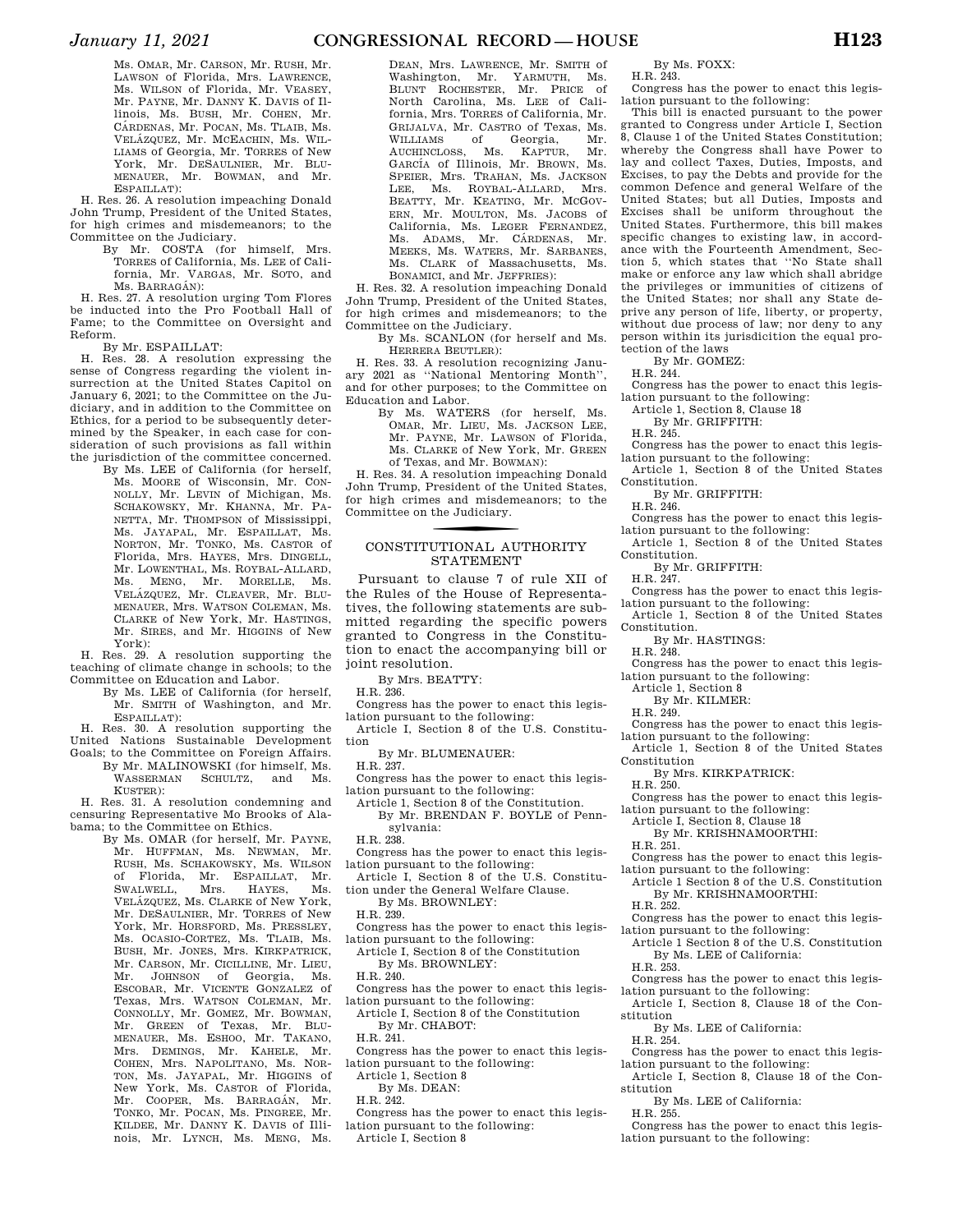**H124 CONGRESSIONAL RECORD — HOUSE** *January 11, 2021* 

This bill is enacted pursuant to the power granted to Congress under Article I of the United States Constitution and its subsequent amendments, and further clarified and interpreted by the Supreme Court of the United States.

By Ms. LEE of California:

H.R. 256.

Congress has the power to enact this legislation pursuant to the following:

This bill is enacted pursuant to the power granted to Congress under Article I of the United States Constitution and its subsequent amendments, and further clarified and interpreted by the Supreme Court of the United States.

By Ms. LEE of California:

H.R. 257.

Congress has the power to enact this legislation pursuant to the following:

Article 1, Section 8, Clause 18 of the Constitution

By Ms. LEE of California:

H.R. 258.

Congress has the power to enact this legislation pursuant to the following:

Article I, Section 8, Clause 18 of the Constitution

By Ms. LEE of California:

H.R. 259.

- Congress has the power to enact this legislation pursuant to the following:
- Article I, Section 8, Clause 18 of the Constitution

By Ms. LEE of California:

 $H$  R. 260

Congress has the power to enact this legislation pursuant to the following:

Article I, Section 8, Clause 18 of the Constitution

By Mr. MAST:

H.R. 261.

Congress has the power to enact this legislation pursuant to the following:

Article I, Section 8, Clause 18 of the United States Constitution.

By Ms. PRESSLEY:

 $H$  R. 262.

Congress has the power to enact this legislation pursuant to the following:

Article 1, Section 8, Clause 18

By Mr. QUIGLEY:

H.R. 263.

- Congress has the power to enact this legislation pursuant to the following:
- Article 1, Section 8, Clause 3 of the U.S. Constitution

By Mr. RICE of South Carolina: H.R. 264.

Congress has the power to enact this legislation pursuant to the following:

Section 8 of Article I of the Constitution By Mr. SABLAN:

H.R. 265.

- Congress has the power to enact this legislation pursuant to the following:
- Under Article 1, Section 8 of the Constitution.

By Mr. STEWART:

H.R. 266.

Congress has the power to enact this legislation pursuant to the following:

Article I, Section 8, Clause 14 Article I, Section 8, Clause 17

By Mr. THOMPSON of California: H.R. 267.

Congress has the power to enact this legislation pursuant to the following:

Article 1 By Mr. VELA:

H.R. 268.

Congress has the power to enact this legislation pursuant to the following:

Article I, Section I, Clause 1 of the U.S. Constitution, in that the legislation concerns the exercise of legislative powers generally granted to Congress, including the exercise of those powers when delegated by Congress to the Executive.

Article I, Section 8, Clause 18 of the U.S. Constitution in that the legislation exercises legislative powers granted to Congress by that clause ''to make all Laws which shall be necessary and proper for carrying into Execution the foregoing Powers, and all other Powers vested by this Constitution in the Government of the United States, or in any Department or Office thereof.''

By Mr. VELA:

H.R. 269.

Congress has the nower to enact this legislation pursuant to the following:

Article 1, Section 8, Clause 1: The Congress shall have power to lay and collect taxes, duties, imposts and excised, to pay the debts and provide for the common defence and general welfare of the United States; but all duties, imposts and excises shall be uniform throughout the United States.

Article 1 Section 8 Clause 3: To regulate Commerce with foreign nations, and among the several states, and with the Indian tribes.

By Mr. YOUNG:

H.R. 270.

Congress has the power to enact this legislation pursuant to the following:

Article I, Section 8, Clause 3

By Mr. YOUNG:

H.R. 271.

- Congress has the power to enact this legislation pursuant to the following:
- Article I, Section 8, Clause 3
- By Mr. YOUNG:

H.R. 272.

Congress has the power to enact this legislation pursuant to the following:

Article IV, Section 3, Clause 2

By Mr. YOUNG:

H.R. 273.

- Congress has the power to enact this legis-
- lation pursuant to the following:

Article I, Section 8, Clause 3 By Mr. YOUNG:

- H.R. 274.
- Congress has the power to enact this legislation pursuant to the following:

Article I, Section 8, Clause 3

- By Mr. COHEN:
- H.J. Res. 14.

Article V:

Congress has the power to enact this legislation pursuant to the following:

The Congress, whenever two thirds of both houses shall deem it necessary, shall propose amendments to this Constitution, or, on the application of the legislatures of two thirds of the several states, shall call a convention for proposing amendments, which, in either case, shall be valid to all intents and purposes, as part of this Constitution, when ratified by the legislatures of three fourths of the several states, or by conventions in three fourths thereof, as the one or the other mode of ratification may be proposed by the Congress; provided that no amendment which may be made prior to the year one thousand eight hundred and eight shall in any manner affect the first and fourth clauses in the ninth section of the first article; and that no state, without its consent, shall be deprived of its equal suffrage in the Senate.

### ADDITIONAL SPONSORS

Under clause 7 of rule XII, sponsors were added to public bills and resolutions, as follows:

H.R. 40: Mrs. CAROLYN B. MALONEY of New York, Mr. DEFAZIO, Mr. SEAN PATRICK MALO-NEY of New York, and Ms. PORTER.

H.R. 51: Ms. ROSS and Ms. MANNING.

- H.R. 65: Ms. KUSTER.
- H.R. 149: Mr. SIRES.

H.R. 151: Mr. CONNOLLY, Ms. BARRAGÁN, Ms. BONAMICI, Mr. RUSH, Mr. PETERS, Mr. BLU-MENAUER, Mr. CASTEN, Mr. KRISHNAMOORTHI, Mr. SMITH of Washington, Ms. MATSUI, Mr. LYNCH, Ms. JACKSON LEE, Mr. BUCHANAN, Ms. KUSTER, Ms. PINGREE, Mr. COHEN, Mrs. WAT-SON COLEMAN, Ms. DEAN, Mrs. LURIA, Mr. PAPPAS, Mr. CARTWRIGHT, Mr. SCHNEIDER, and Mr. KILMER.

H.R. 161: Mr. BRENDAN F. BOYLE of Pennsylvania.

H.R. 164: Mr. DEUTCH and Mr. HASTINGS.

H.R. 173: Mr. CÁRDENAS, Mr. ESPAILLAT, and Ms. CHU.

H.R. 188: Mr. COLE, Mr. FLEISCHMANN, Mr. BABIN, Mr. BILIRAKIS, Mr. WENSTRUP, Mr. MAST, Mr. LUETKEMEYER, Mr. ROGERS of Alabama, Mr. KELLER, Mr. JORDAN, Mr. BISHOP of North Carolina, Mr. CARTER of Georgia, Mr. MURPHY of North Carolina, Mr. HERN, Mr. HARRIS, Mr. GIBBS, Mrs. HARSHBARGER, and Mr. SMUCKER.

H.R. 223: Mrs. HAYES.

H.J. Res. 3: Mr. MULLIN, Mr. TIFFANY, Mr. BURCHETT, Mr. COMER, Mr. GALLAGHER, Mr. BURGESS, Mr. PFLUGER, Mr. WRIGHT, and Mr. GUTHRIE.

H.J. Res. 4: Ms. JAYAPAL, Ms. GARCIA of Texas, Mr. JOHNSON of Georgia, Mr. LARSON of Connecticut, Mr. EVANS, and Mr. DANNY K. DAVIS of Illinois.

H.J. Res. 12: Mr. MOORE of Alabama, Mr. KELLER, Mrs. CAMMACK, Mrs. HARSHBARGER, Mr. HUDSON, and Mrs. GREENE of Georgia.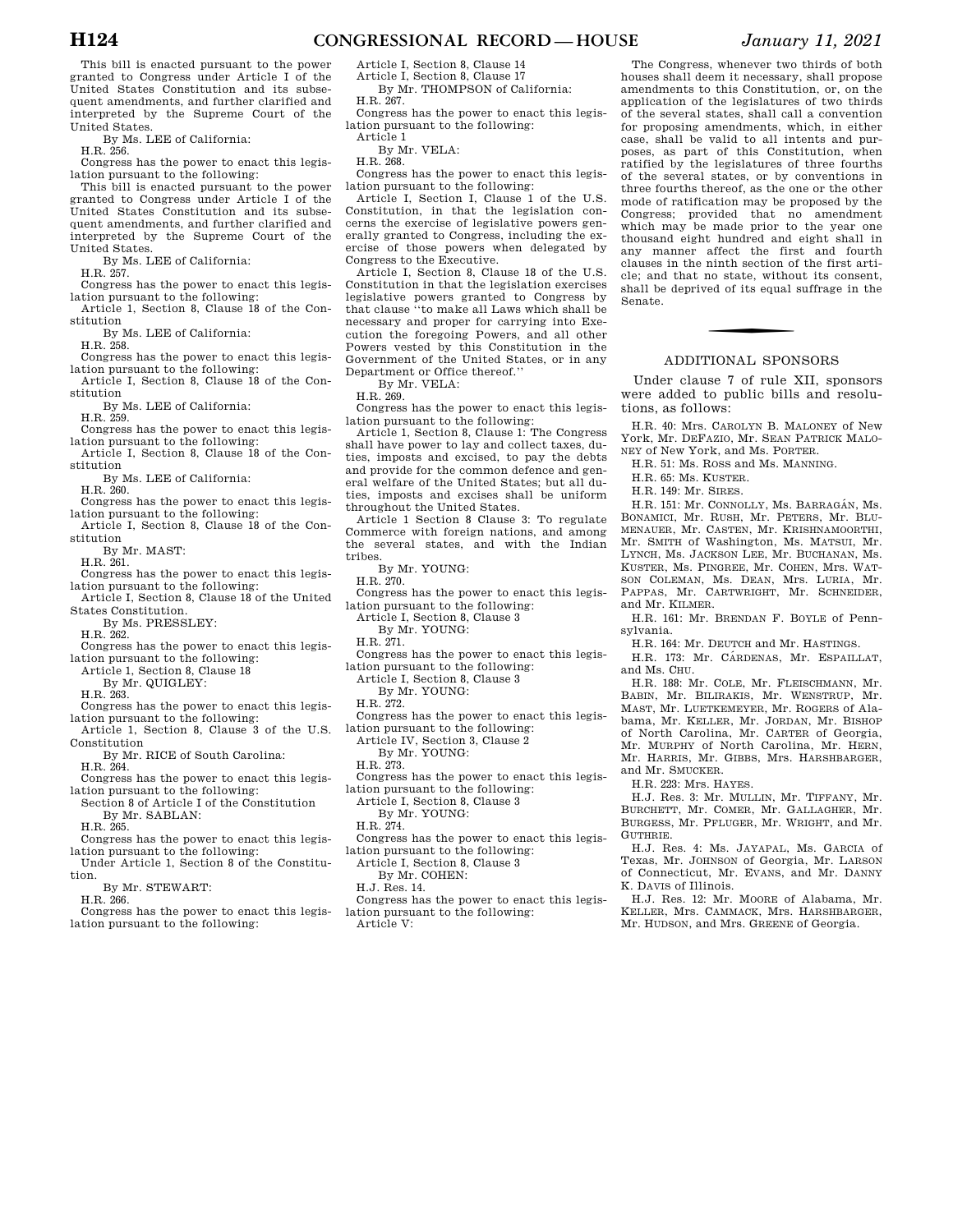### **EXTENSIONS OF REMARKS**

ACT



### **HON. TED LIEU**  OF CALIFORNIA

IN THE HOUSE OF REPRESENTATIVES *Tuesday, January 5, 2021* 

Mr. LIEU. Mr. Speaker, I rise in support of H.R. 23, the Inspector General Protection Act, a straightforward, bipartisan bill to protect the role of our inspectors general, Since Congress passed the Inspector General Act of 1978, inspectors general have played a crucial role in our democracy.

These government watchdogs root out waste, fraud, mismanagement, and abuse at all levels of government—saving the American taxpayer billions of dollars annually and ensuring government programs benefit the People. One Government Accountability Office study concluded that the 73 Offices of Inspectors General saved taxpayers \$43.3 billion in 2009, marking roughly an \$18 return for every dollar invested in our nation's inspectors general. By making inspectors general independent from the agencies they oversee, Congress signaled the importance of nonpartisan oversight that defines their role today. Our legislation, the Inspector General Protection Act of 2021, ensures the independence and integrity of our nation's inspectors general by combating two threats to these offices,

First, H.R. 23 requires notification to Congress in advance of an inspector general being placed on paid or unpaid non-duty status, or incurring a change in status. This ensures Congress is aware of any potential attempts to improperly sideline an inspector general. Second, the bill requires the President to report to Congress if an inspector general has not been nominated within 210 days after a vacancy occurs for the position, including the reasons a nomination has not been made and a target date for doing so. This reasserts Congress' oversight role and allows Members to question—on an informed basis the decision of any future administration to leave core offices vacant, which has historically been an all-too-common practice among presidents of both parties.

I would like to express my gratitude to several individuals for this legislation. First, to the late Elijah Cummings, the kind and generous former Chairman of the House Oversight and Reform Committee, who worked tirelessly to ensure the United States Government worked for all people, including by doggedly rooting out waste and fraud. He first passed the Inspector General Protection Act through the Oversight and Reform Committee two years ago. Since then, the House has signaled its support for this legislation by passing the bill in numerous forms, including as part of the HEROES Act in May 2020.

Next, Mr. Speaker, I would like to thank my colleague, Representative JODY HICE from Georgia, for joining me in co-leading this bipartisan, commonsense legislation. Congress-

INSPECTOR GENERAL PROTECTION man HICE has been a valuable partner on numerous oversight initiatives, including our recent Oversight.gov Authorization Act, which was signed into law as part of the omnibus package last week. I thank him and his staff in the personal office and on Committee for their continued partnership. Finally, my thanks to Chairwoman CAROLYN MALONEY for her tireless work to hold those in power accountable to the people—including by supporting our many initiatives to strengthen our inspectors general.

> Chairwoman MALONEY is an invaluable leader in the fight for good government. I urge my colleagues to support this narrowly tailored yet crucial legislation to protect our nation's inspectors general, saving the taxpayer billions of dollars and ensuring the government works for the people.

> > PERSONAL EXPLANATION

### **HON. JOYCE BEATTY**

OF OHIO

IN THE HOUSE OF REPRESENTATIVES

*Monday, January 11, 2021* 

Mrs. BEATTY. Madam Speaker, I was absent from the House Chamber on January 5, 2021, to attend a funeral in my district. Had I been present, I would have voted yes on Roll Call number 9.

HONORING BRENT GROOME

### **HON. TOM RICE**

OF SOUTH CAROLINA IN THE HOUSE OF REPRESENTATIVES

#### *Monday, January 11, 2021*

Mr. RICE of South Carolina. Madam Speaker, I rise today to honor an extraordinary South Carolinian, Brent Groome.

Mr. Groome has served Horry Telephone Cooperative and the region's telecommunications industry over the last three decades. He currently serves as Chief Executive of Corporate Communications and Government Relations but will be retiring this month. Throughout his tenure, Brent has served as a strong advocate for telephone and broadband advancements in South Carolina.

Brent has certainly achieved many accomplishments over his career. He has demonstrated consistent engagement and a commitment to excellence while serving on numerous industry boards during his career in telecommunications. Brent's commitment to the community goes beyond his career. He has been a tireless ambassador for many local non-profit and philanthropic organizations.

Madam Speaker, I join his family and the people of Horry Telephone Cooperative in recognizing Brent Groome. We thank him for his service and commitment to our community.

REMEMBERING FURMAN STEWART BALDWIN

### **HON. ERIC SWALWELL**

OF CALIFORNIA

IN THE HOUSE OF REPRESENTATIVES

*Monday, January 11, 2021* 

Mr. SWALWELL. Madam Speaker, along with Congresswoman JACKIE SPEIER, I rise to recognize the life of World War II veteran, Furman Stewart Baldwin, who passed away on December 7, 2020 at his home, in Millbrae, California.

Furman was born on August 27, 1922, in Buffalo, New York. As a child he spent time on school, working in his father's professional photo studio, and doing gymnastics. It was through gymnastics that he met the love of his life, Margaret, who everybody called Peg or Peggy.

In 1943, Furman and Peggy married, and he was commissioned as a U.S. Navy officer and pilot. He was active in the Pacific theater.

Furman finished his bachelor's degree after the war and started working in television, at WBEN in Buffalo. While working in live television at WBEN, eventually becoming a producer/director, he also went back to school; he earned a master's degree at the University of Buffalo.

After 15 years at WBEN, Furman became head of the Audiovisual Branch of the U.S. Military Academy at West Point. He received several awards at West Point, including the Department of Defense Thomas Jefferson Award for excellence in television production, before retiring in 1986.

Following retirement, Furman and Peggy enjoyed traveling the world together. When she developed health problems, Furman always stayed with Peggy; they eventually moved to the San Francisco Bay Area to be closer to their children.

After Peggy passed away in 2010, Furman enjoyed time with his friends and working on his computer. He even made video shows, ''Furman's Flicks,'' to entertain follow residents at his assisted living home.

Furman demonstrated the best the ''Greatest Generation'' had to offer. He is also remembered for his commitment to his family, his love of life, his artistic stained glass work, and the famous photo he took in 1947, ''Il Baccio.''

Meaning ''The Kiss,'' the photo shows a young boy kissing a young girl. Another young girl looks on, seemingly mad that the boy is not kissing her. The two-year-old boy in the picture was his son, Furman Stewart Baldwin, Jr.

Furman Baldwin, Jr., survives Furman, along with his other children, Claire Harrison, and Ronald, grandchildren Justine, Eric, and Alexandra, and great-grandchildren Melissa and Megan. Predeceasing him were his wife, son Frederick, and grandson Michael.

Our deepest condolences go out to Furman's friends and loved ones.

∑ **This ''bullet'' symbol identifies statements or insertions which are not spoken by a Member of the Senate on the floor.**

**Matter set in** this typeface **indicates words inserted or appended, rather than spoken, by a Member of the House on the floor.**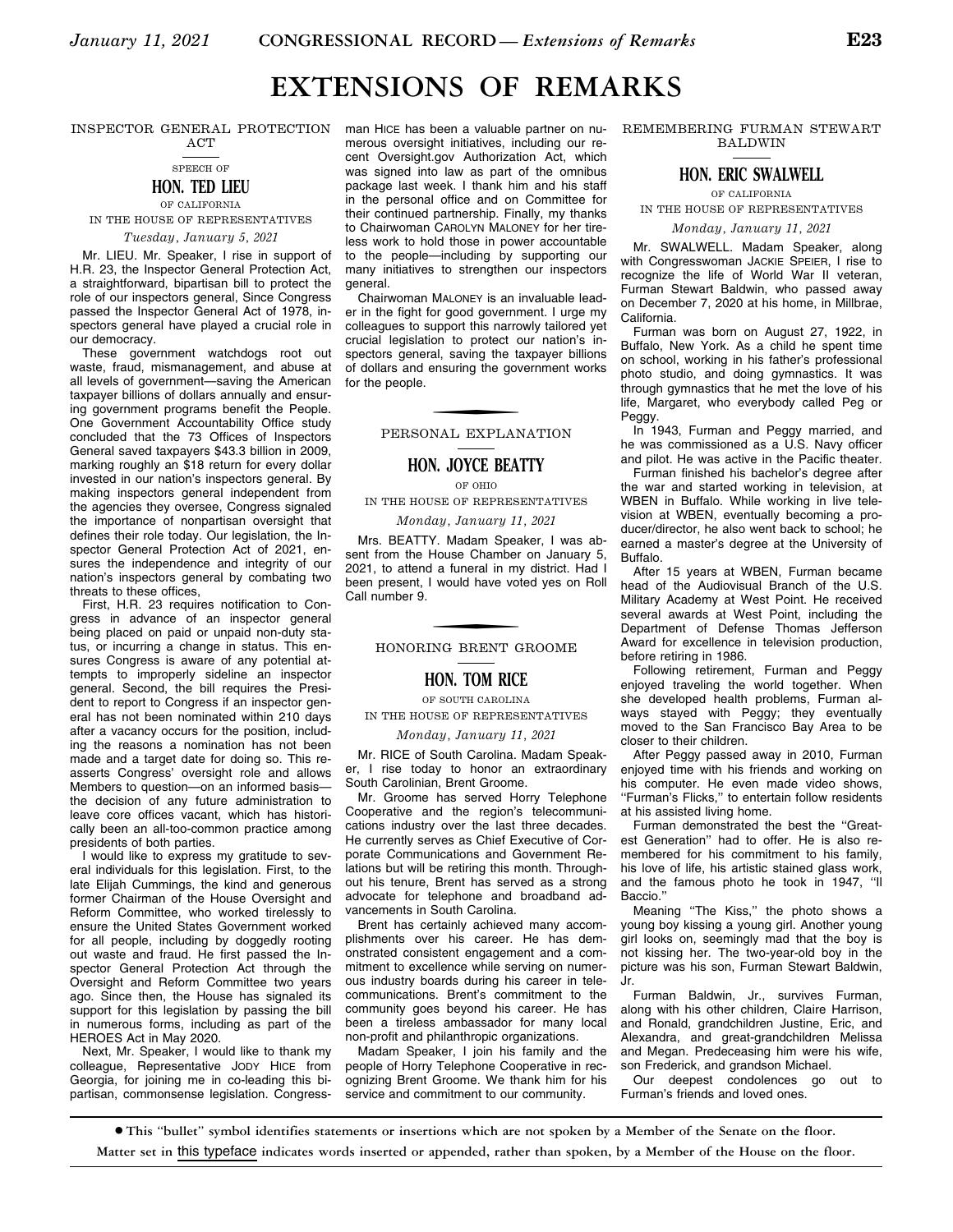PERSONAL EXPLANATION

### **HON. KEVIN BRADY** OF TEXAS

IN THE HOUSE OF REPRESENTATIVES *Monday, January 11, 2021* 

Mr. BRADY. Madam Speaker, I am proud to have worked side-by-side with President Trump to enact historic tax reform, free and fair trade with Mexico and Canada, the repeal of the ObamaCare mandate and taxes, a ban on surprise medical bills, and the first reform of the IRS in two decades. His policy achievements have lifted working families across America.

Distrust in America's election system has been growing for two decades and is only growing worse. That is the true threat to democracy. For that reason, I gave unwavering support for President Trump to pursue all legal avenues and investigations. On December 10, 2020, I joined 125 of my colleagues in the U.S. House of Representatives in signing the Amicus Brief to the Texas petition to the Supreme Court of the United States. The Texas suit presented election irregularities and advocated the Court hold states accountable for following their own election laws. Unfortunately, the Court refused to review the case.

Due to a COVID–19 diagnosis, I am unable to participate in today's proceedings in the U.S. House. If I were, I would remain true to the conservative Constitutional principles of states' rights, limited Congressional power over presidential elections, and the Electoral College by accepting the Electoral College votes as legally certified by each state.

Article II of the Constitution and the 12th Amendment are clear. As angry as we may be about this election, we do even more harm if we weaken the Constitution, allow Congress to seize more power to choose future presidents, and undermine the Electoral College.

If either party in Congress can simply ignore the elected slate of a state for political reasons, aren't we replacing 150 million votes with 535 in Congress? Doesn't that change ''We the People'' to ''We the Congress''? Democrats in the past have blatantly attempted to overturn elections in Congress and seize more of this electoral power for Congress. It was a violation of the Constitution then, and remains so today.

I deeply respect my fellow Republicans who see this issue differently.

I worry that if we help undermine the Electoral College out of frustration and anger, we lend fuel to the liberal national popular vote scheme, inevitably we will one day stand on the sidelines as voters in only the largest cities determine our President.

Our nation's founders rejected this as dangerous to our nation's governance. I do too.

The Electoral College ensures we have a President who is accountable to all the nation, and can be a Republican, a conservative, or a grassroots outsider if America so chooses.

f IN HONOR OF SANDRA LEE FEWER

### **HON. JACKIE SPEIER**

OF CALIFORNIA IN THE HOUSE OF REPRESENTATIVES *Monday, January 11, 2021* 

Ms. SPEIER. Madam Speaker, I rise today to recognize Sandra Lee Fewer as she de-

parts the San Francisco Board of Supervisors after serving for four years, and after serving for a total of 12 years in elective office in San Francisco. The city is losing a tremendous advocate for small businesses, working families and struggling residents.

Sandra Fewer and her husband, John, have lived in the Richmond District of San Francisco for over 50 years. They have three children, Sara, Colleen, and Rory and the family has deep roots in the community. Her husband spent 35 years on the police force and retired from the Richmond District station.

Her children attended public schools and Sandra spent those early years as a PTA President for 12 terms. She also participated in school site councils, teacher appreciation days and organized numerous school events. As her participation in the community grew, so too did the recognition that she was a natural leader. She was elected to the Board of Education in 2008 and re-elected in 2012. In 2014, she served as Board President.

There is so much about Sandra that can be summed up in a single word: Heart. For example, from 2001 to 2009 she served as the Executive Director of Coleman Advocates for Children and Youth. This organization advocates for young people across multiple issues impacting them in San Francisco, and before many major policymaking bodies. Homelessness, closing the school achievement gap, and hunger were just a few of the causes she and student advocates took up.

She was elected to the Board of Supervisors in 2016, took office in 2017, and became the first female to represent her district. As a Supervisor, Sandra was described by a local business owner as an outstanding advocate for small businesses. This observation was made before the pandemic.

Now, as she walks through the Richmond, she can see struggling small restaurants and stores that are boarded up. Recently, San Francisco offered these companies loans and grants, which Sandra supported. One Richmond, an organization that she created, encourages residents to shop locally. It also encourages neighbors to help neighbors by volunteering in the community. Its motto is, ''Have you done your One Richmond thing today?''

Sandra takes seriously her job of helping those who need the most help. For example, she successfully pushed to obtain a state grant to create a nonprofit affordable housing developer that will someday build needed housing in her district. She supported creation of a public bank by the City of San Francisco in order to provide banking services and economic development to communities ignored by traditional banks.

She supported Proposition E that will facilitate the building of affordable housing and housing for educators throughout San Francisco. 65% of her constituents are renters and she's offered them protections through her votes on the board and through these difficult times of the pandemic. Long after her term in office, her legacy of offering aid to those in need will produce results for those she served.

She indicates that when she leaves office she will garden and renew her friendships, many ''on hold'' due to her board duties these past three years. Gardening will join meditating as a hobby that she enjoys more frequently with John.

Soon, this woman of Washington High School, City College, Golden Gate University,

and the fictional but illustrious Richmond District School of Hard Knocks, from which she graduated magna cum laude, will leave the public stage. She departs having earned decades of well wishes built from a lifetime of community service. On her website, she stated that as a Supervisor she would be a caretaker for the residents of the Richmond District. She also noted that she understood that elective office is a trust. She amply demonstrated both during her time on the board.

Madam Speaker, I salute San Francisco Supervisor Sandra Lee Fewer upon her departure. We may someday see her on Clement Street in one of the small shops or restaurants, and we'll wonder what she's doing. Make no mistake. Whatever her more obvious activity is at that moment, Sandra's broader purpose will be as it always has been: To remain a member of her community and a friend to all of goodwill.

f IN HONOR OF MR. DAN RIVERA OF LAWRENCE, MASSACHUSETTS

### **HON. LORI TRAHAN**

OF MASSACHUSETTS IN THE HOUSE OF REPRESENTATIVES

*Monday, January 11, 2021* 

Mrs. TRAHAN. Madam Speaker, I rise today to honor the leadership and legacy of a great leader and friend, Mayor Daniel ''Dan'' Rivera, who will retire as the 59th Mayor of the City of Lawrence, Massachusetts. Mayor Dan Rivera is leaving his second four-year term in office early to become the President and CEO of MassDevelopment; the Commonwealth of Massachusetts' finance and economic development agency.

Mayor Rivera was born in New York City to a single mother who emigrated from the Dominican Republic in search of a better life for her family. His mother moved to Lawrence, Massachusetts to find work as a seamstress in the area's mills, and it was in Lawrence that Mayor Rivera was raised and began his career as a public servant.

After graduating from Lawrence High School, Mayor Rivera enlisted in the United States Army and became a Military Police Officer, serving in Germany, Iraq, and Kuwait. After his multiple tours overseas, Mayor Rivera returned home to attend the University of Massachusetts Amherst. Indeed, he became the first person in his family to graduate from college—something that he and I have in common.

Prior to being elected as the City's mayor, he worked tirelessly to improve the growth and economic development of the Merrimack Valley for its residents. As an economic development director for Congressman Marty Meehan, Mayor Rivera continued to bring critical investments to his hometown and communities across the Merrimack Valley.

Not long after, he was elected to the Lawrence City Council where he served as the Chairman of the Budget and Finance Committee. He provided key leadership in adjusting the City's budget in order to restore key services and personnel. Then-Councilor Rivera worked to diversify the Lawrence Police Department by making it a majority-minority department with 53% of the officers making up individuals of color and tripling the number of women on the force, more accurately representing the people of Lawrence.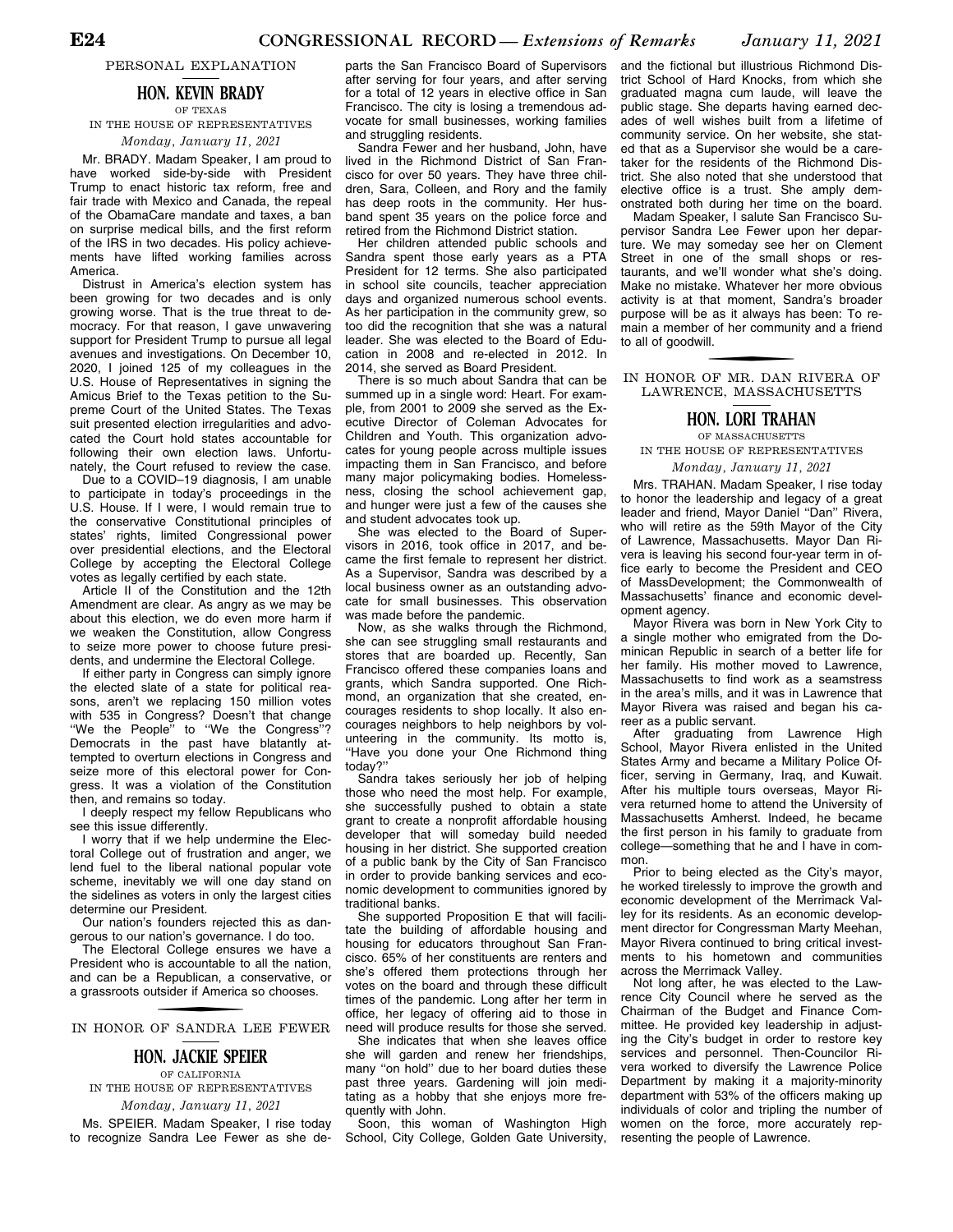In 2013, he was elected as the City's mayor. Over the last seven years, he has led Lawrence through two major crises—the 2018 Merrimack Valley natural gas explosions and the COVID–19 pandemic. Time and again, he has demonstrated his leadership and dedication to the residents of the great City of Lawrence.

The Merrimack Valley gas explosions forced thousands of families to flee the area, damaged and destroyed dozens of homes, left many businesses with considerable financial losses, and tragically took a young man's life. Throughout that period, Mayor Rivera led with purpose and empathy in every decision he made to get the City on the path of recovery, while fighting to ensure the community received all necessary support and resources. He has been a close ally as we successfully advanced the Leonel Rondon Pipeline Safety Act. This legislation will ensure no community ever faces a disaster like this one again, becoming law in December of 2020.

Just as the City of Lawrence was recovering from the natural gas explosions, the COVID– 19 pandemic struck. Lawrence has been among the hardest hit communities in the Commonwealth by the pandemic, disproportionately impacting its large population of Black and brown residents. With the utmost transparency in communication, Mayor Rivera consistently urged the community to maintain social distance, enacted a city-wide eviction moratorium to protect renters, created two Emergency Small Business Relief Programs designed to help the Lawrence businesses and immigrant entrepreneur communities as they work to get back on their feet, and diligently collaborated with the State and Federal governments to set up testing sites around the city.

Mayor Rivera's leadership and hard work has been recognized by various organizations. He was awarded Masslnc.'s Mayor Bill Carpenter Award for Excellence in Gateway City Leadership in 2020, and in 2018 was recognized as one of the 100 Most Influential People of Color in Greater Boston by Get Konnected.

Through his many years of service, Mayor Rivera has made the City of Lawrence a better place to call home. Thanks to his efforts, the City's future is bright, and I join Lawrence residents in thanking him for his dedication to this incredible community.

f INTRODUCTION OF THE INSULAR AREA MEDICAID PARITY ACT

### **HON. GREGORIO KILILI CAMACHO SABLAN**

OF THE NORTHERN MARIANA ISLANDS IN THE HOUSE OF REPRESENTATIVES

#### *Monday, January 11, 2021*

Mr. SABLAN. Madam Speaker, Presidentelect Biden has pledged to address the healthcare disparity in minority communities that the coronavirus pandemic has laid bare. One longstanding disparity is that our national Medicaid program does not reach all Americans with full coverage.

The Northern Mariana Islands, American Samoa, Guam, Puerto Rico, and the U.S. Virgin Islands are subject to a hard, statutory limit on federal Medicaid support, unlike the states and the District of Columbia. This cap

means that preventative care and treatment for the poorest Americans in the insular areas will always be less available than for Americans elsewhere.

The final Obama-Biden administration budget proposal, for fiscal year 2017, addressed this systemic inequity by proposing an alignment of insular area Medicaid programs with the rest of the nation, first by removing the cap on Medicaid funding, so that it would no longer operate as a block grant in any insular area.

Congress has also acknowledged this inequity. We acted to provide more Medicaid funding for the insular areas by substantially lifting the cap through P.L. 116–94, Further Consolidated Appropriations Act of 2020. Provisions in P.L. 116–127, the Families First Coronavirus Response Act created equity between the states and the insular areas with respect to the increase in the federal-local match for Medicaid. Families First, also, provided additional federal dollars for the insular area Medicaid programs. But our actions were temporary. These funding increases expire at the end of fiscal year 2021.

Now, Congress must act again. And in doing so, we must create an enduring policy that safeguards the health of the poorest Americans in our insular areas.

To achieve that goal, I am introducing the Insular Area Medicaid Parity Act. My bill aligns with President-elect Biden's pledge to address healthcare disparities in minority communities by repealing the arbitrary cap on Medicaid for Americans in the insular areas.

By repealing the cap, we will be doing more than just ensuring there are sufficient resources to face the coronavirus crisis. We will be setting up the healthcare systems in the insular areas to respond to the next public health challenge, whatever it may be. Most important of all, we will ensure that day-after-day and year-by-year those with the smallest incomes and no access to other insurance receive the care that will keep them healthy and help ward off debilitating disease.

We will, also, be providing a level of certainty to healthcare providers—in the public and private sector—that will encourage investment in the health industry in the insular areas, which by any measure lags the rest of the nation. And by doing so we will create a virtuous cycle of rising quality of care powered by rising access that will benefit all at every income level.

The pandemic has brought home this truth: none of us can truly remain well, while some of us are ill. Now it is time for Congress to fully commit to making sure the poorest in the insular areas are treated equitably.

I thank my colleagues who joined me in introducing this legislation—Chairman MCGOV-ERN, Chairwoman VELAZQUEZ, Chairwoman DELAURO, Chairman NADLER, Mr. CLEAVER II, Mr. SAN NICOLAS, Ms. RADEWAGEN, Mr. ESPAILLAT, Ms. LEE, Ms. MOORE, Mr. CÁRDENAS, Ms. BONAMICI, Mr. SIRES, Ms. BARRAGÁN, Mr. GARCÍA, Mr. HASTINGS, Mr. CARSON, Mr. CASE, Ms. CLARKE, Ms. JACKSON LEE, Ms. NAPOLITANO, Ms. NORTON, Ms. MENG, Mr. CASTRO, Mr. BUTTERFIELD, Mr. TRONE, Ms. OCASIO-CORTEZ, Ms. GONZÁLEZ-COLÓN, Ms. KELLY, and Ms. CHU.

#### HONORING ALLEN CHIN

### **HON. GREG STANTON** OF ARIZONA

### IN THE HOUSE OF REPRESENTATIVES

### *Monday, January 11, 2021*

Mr. STANTON. Madam Speaker, I rise to honor the life and legacy of Allen Chin, who passed away on November 18, 2013 at the age of 91. A proud Chinese Immigrant, Allen was a member of the Greatest Generation. and valiantly served our country in WWII to protect our freedom and American values at home and abroad. Allen's life embodied the highest ideals of our nation, and his remarkable courage are forever etched in our nation's history. For his service and sacrifice, Allen was posthumously awarded the Congressional Gold Medal for his service during World War II.

At age 15, Allen left his family in Guangdong, China and emigrated to San Francisco, California with a sponsorship from his uncle. When WWII broke out, Allen answered the call of duty and joined the U.S. Army. Allen was sent to serve in the Pacific Theater and became a machinist who helped train Chinese allied troops. His service instilled in him a deeply-held patriotism, which he would later inspire in future generations.

Upon returning home to California, Allen became an American citizen and sponsored his family in China to come to the United States. Allen's first civilian career was owning and operating the Sonoma House grocery store—a place where all in the neighborhood convened and shopped. He met and married his wife Lillian who he called the ''Pretty girl from Shanghai'' and they began a long life together.

Allen and his wife raised their daughter Arlene and settled down permanently in Arizona to forge a new path filled with adventure. Allen was a devoted father and active member of the Tempe community. He opened and sold a successful Chinese restaurant, worked as a machinist in the semiconductor industry, and pursued perhaps his greatest passion: ballroom dance. A man of dignity and honor, Allen's spirit lives on with his daughter Arlene, who has followed in his footsteps and continued his legacy of service. She has served Tempe proudly becoming its first Asian-American city councilmember.

We all owe a debt of gratitude to Allen for his selfless commitment and sacrifice. I wish to extend my heartfelt appreciation for all he has done to make our community, our state, and our country a better place. In this spirit of gratitude and remembrance, I humbly rise to honor his life and legacy, which will continue to be felt for generations to come.

I thank Allen, and wish him Godspeed.

f INTRODUCTION OF THE FARM-TO-MARKET ROAD REPAIR ACT OF 2021

### **HON. ALCEE L. HASTINGS**

#### OF FLORIDA IN THE HOUSE OF REPRESENTATIVES

*Monday, January 11, 2021* 

Mr. HASTINGS. Madam Speaker, I rise today to introduce the Farm-to-Market Road Repair Act of 2021, legislation that will expand eligibility for the Surface Transportation Block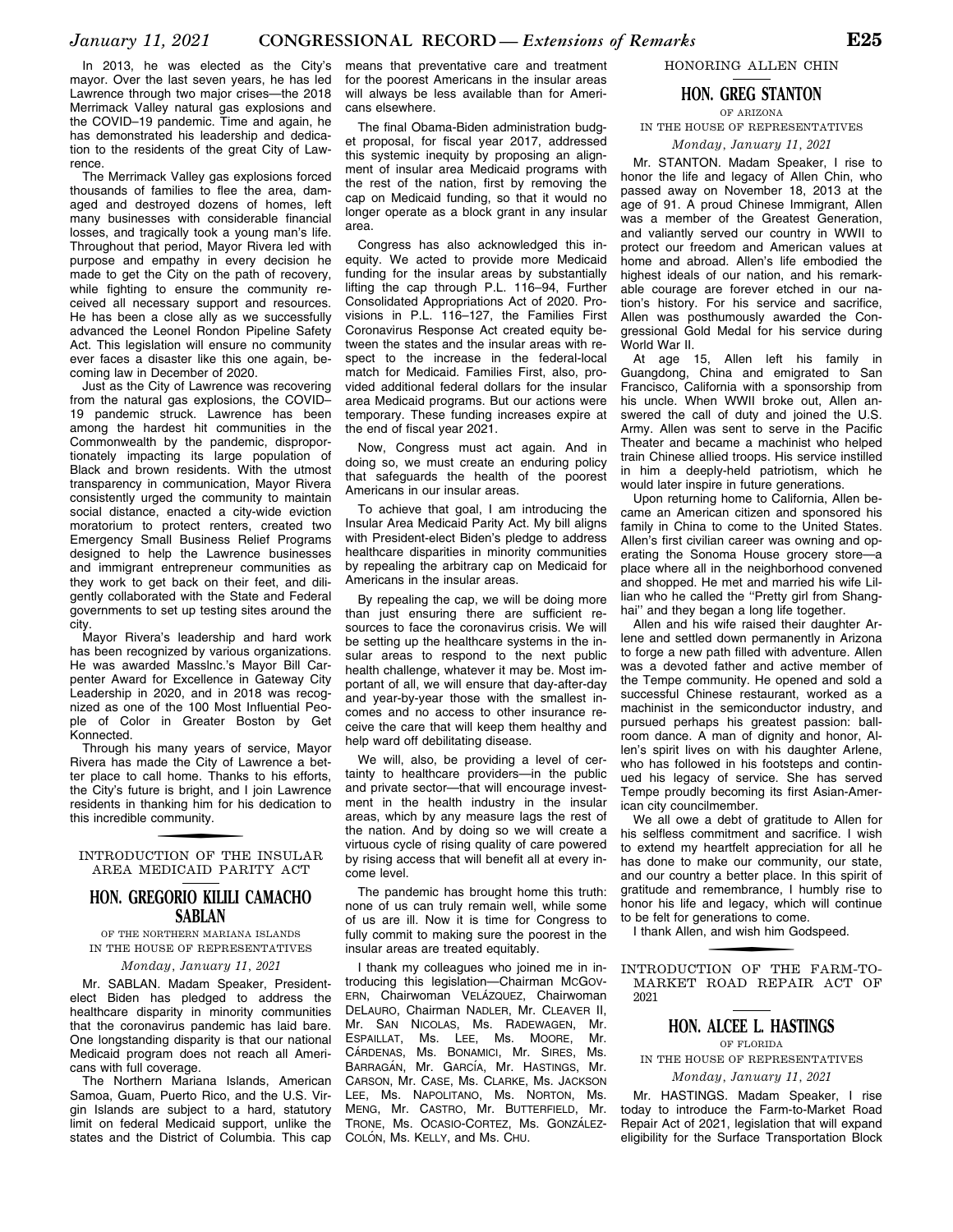American agricultural communities play a pivotal role in the economy within my district and across America. These farms and ranches provide the communities they serve with fresh products daily, ensuring consumers have an adequate and healthy food supply. Unfortunately, many of the roads are deteriorating.

Over 70 percent of our nation's total road mileage is in rural areas, yet, between 2009– 2015, these roads have only seen about 37 percent of federal highway fund. As Congress debates how to move forward with a bold plan to address infrastructure, we need to ensure road-repair projects like these do not fall by the wayside as we seek to address other larger infrastructure projects. Just because a road is in a rural area does not mean the road is small or otherwise unimportant. To the contrary, I am aware of several rural road projects in my district and the surrounding region that are major connectors that would benefit from this type of funding opportunity.

Madam Speaker, my bill expands the current surface block grant program to include these roads—roads that serve as a lifeline to the people that depend on them. We must invest in our rural infrastructure now, before it is in complete disrepair. This legislation was included in H.R. 2, the Moving Forward Act, when it passed in the House of Representatives in the 116th Congress, and I look forward to working with my colleagues to ensure it passes again. I urge my colleagues to support this measure.

### f PERSONAL EXPLANATION

### **HON. KEVIN BRADY**

OF TEXAS IN THE HOUSE OF REPRESENTATIVES

*Monday, January 11, 2021* 

Mr. BRADY. Madam Speaker, I have been diagnosed with covid–19. Had I been present, I would have voted NAY on Roll Call No. 10 and NAY on Roll Call No. 11.

### f IN HONOR OF NORMAN YEE

### **HON. JACKIE SPEIER**

OF CALIFORNIA

IN THE HOUSE OF REPRESENTATIVES

### *Monday, January 11, 2021*

Ms. SPEIER. Madam Speaker, I rise today to recognize the President of the San Francisco of Supervisors Norman Yee who is departing the Board of Supervisors after eight years, and after serving a prior eight years as a commissioner on the San Francisco Board of Education.

Norman is a native San Franciscan and was raised in Chinatown. From an early age, he worked at a Noe Valley grocery store owned by his parents. He graduated from Galileo Academy of Science and Technology, then attended City College, and finally matriculated to the University of California at Berkeley, graduating with a BS in Civil Engineering. He also holds a MA in Education from San Francisco State University.

Norman Yee is an activist and leader. He taught ESL and citizenship classes at City

College from 1984 to 1994, and for 18 years was the executive director for Wu Yee Children's Service, an advocacy group supporting child services in San Francisco. He was elected as a commissioner of the school district in 2004 and served as its president during his second term.

In 2012, he was elected to serve on the San Francisco Board of Supervisors. In this role, he sponsored or cosponsored 780 pieces of legislation, many of citywide significance that also went to the ballot. For example, in 2016 he cosponsored Proposition W which made City College free for all city residents. In 2018, he cosponsored Proposition C to fund universal childcare. Both measures passed because San Franciscans deeply appreciate education. For his district, he secured more funding for parks, negotiated with neighbors to allow local businesses to expand, opposed short-term illegal rentals by AirBnB, pushed for lower speed limits on dangerous streets, and led efforts to boost funding for senior programs.

He spearheaded creation of the city's Early Head Start program, the Asian Parent Education Network, the San Francisco Child Care Providers Association, and the Chinatown Beacon Center. He remains a board member of the San Francisco Child Care Providers Association.

Last year, Norman Yee was elected president of the San Francisco Board of Supervisors. He is fair in setting agendas and works collaboratively with colleagues. He is also a leader. An example is the new housing being developed in his district at the Balboa reservoir.

Rents in San Francisco have declined during the pandemic, but the long-term trend is sharply upward. The reservoir site is adjacent to the main campus of City College, a treasure within my district that I proudly support. Proposals for housing stretch back to the 1960's. A year before he was tragically taken from us, I personally spoke to Mayor Ed Lee about placing housing at this site. However, it's hard to build when the public is divided.

Supervisor Yee rolled up his sleeves to create a proposal acceptable to most and of enduring service to low income residents of San Francisco. Over time, many thousands will be served. 1,100 units of housing will be built, 50 percent affordable, and 150 units will be dedicated to City College faculty and staff.

As our nation struggles to come to grips with systemic racism and abuses by some on police forces, Supervisor Yee recently placed onto the ballot a measure to change the way in which San Francisco staffs its police force. An existing city charter provision required San Francisco to have 1,971 full-time duty officers on the force. In November, San Francisco voters abolished this provision. This will allow the board, the police and community to talk about how the department will be staffed. 71 percent of the city's voters agreed with Norman Yee that this change is needed to move the community forward.

Supervisor Yee is a gentleman and a thoughtful public servant. I've known some elected officials who light up a room by destructively setting off verbal fireworks in a tightly crowded auditorium. Norman simply tells it like it is. This reassures his constituents that he's not present at the meeting for adulation from the crowd but for the hard work that produces progress.

Madam Speaker, as Supervisor Yee exits public service, he will be remembered as the man everyone could have over for dinner because he's so earnest and so interesting. Now that he's leaving, his wife Cathy and their two children Karissa and Chandra may see him for a few more dinners. We thank them for their service, as well, because they also sacrificed for the community's best interests during his time in elective office. We will see Norman on the streets of Westwood, his neighborhood, and perhaps in city hall from time to time. We will also remember him as the man who understood every corner of his beloved San Francisco because he earned the friendship of people throughout this great city.

HONORING MARIO LIZCANO

### **HON. VICENTE GONZALEZ**

#### OF TEXAS

IN THE HOUSE OF REPRESENTATIVES

*Monday, January 11, 2021* 

Mr. VICENTE GONZALEZ of Texas. Madam Speaker, I rise today to honor Mr. Mario Lizcano of Edinburg, Texas for his incredible commitment to serve the Rio Grande Valley.

Mario is a community leader who grew up in Pharr, Texas. He went to high school at PSJA High and attended college at the University of Texas San Antonio.

Mr. Lizcano is now the Administrator of Corporate Affairs at DHR Health, a physicianowned health system that offers some of the most comprehensive medical care on the U.S. Southern Border. Mario has been with DHR Health for nearly 14 years and has contributed significantly to the promotion of health and COVID–19 awareness in the Rio Grande Valley.

Mario was named Man of the Year for 2020 by the Edinburg Chamber of Commerce for his magnificent record of public service. He was not only recognized for his work with DHR Health, but for his countless other selfless acts that benefit the community. Mario served as the 2020 Edinburg Census Committee Chairman and helped ensure South Texas had the most accurate count possible. He is also the Chairman of the Board for the Greater Pharr Chamber of Commerce and the Vice President of the Pharr Economic Development Corporation.

In addition to his various leadership roles within the community, Mr. Lizcano is a 20-year volunteer firefighter veteran, achieving the rank of Firefighter of the year, twice, by the city of Mission, as well as the Firefighter of the Year for the entire Rio Grande Valley. Once, he even ran a 5k in full firefighter uniform to raise money for charity.

Mario has contributed and volunteered for more than 500 regional and statewide events and has accumulated innumerable awards. The sheer amount of leadership positions and awards Mr. Lizcano has achieved is too many to recognize today in my allotted time.

Therefore, Madam Speaker, I stand here today to acknowledge the countless achievements of Mario Lizcano. He has dedicated his life to the betterment of his community and his legacy will no doubt inspire public service and volunteerism of future generations. I thank Mr. Lizcano and congratulate him.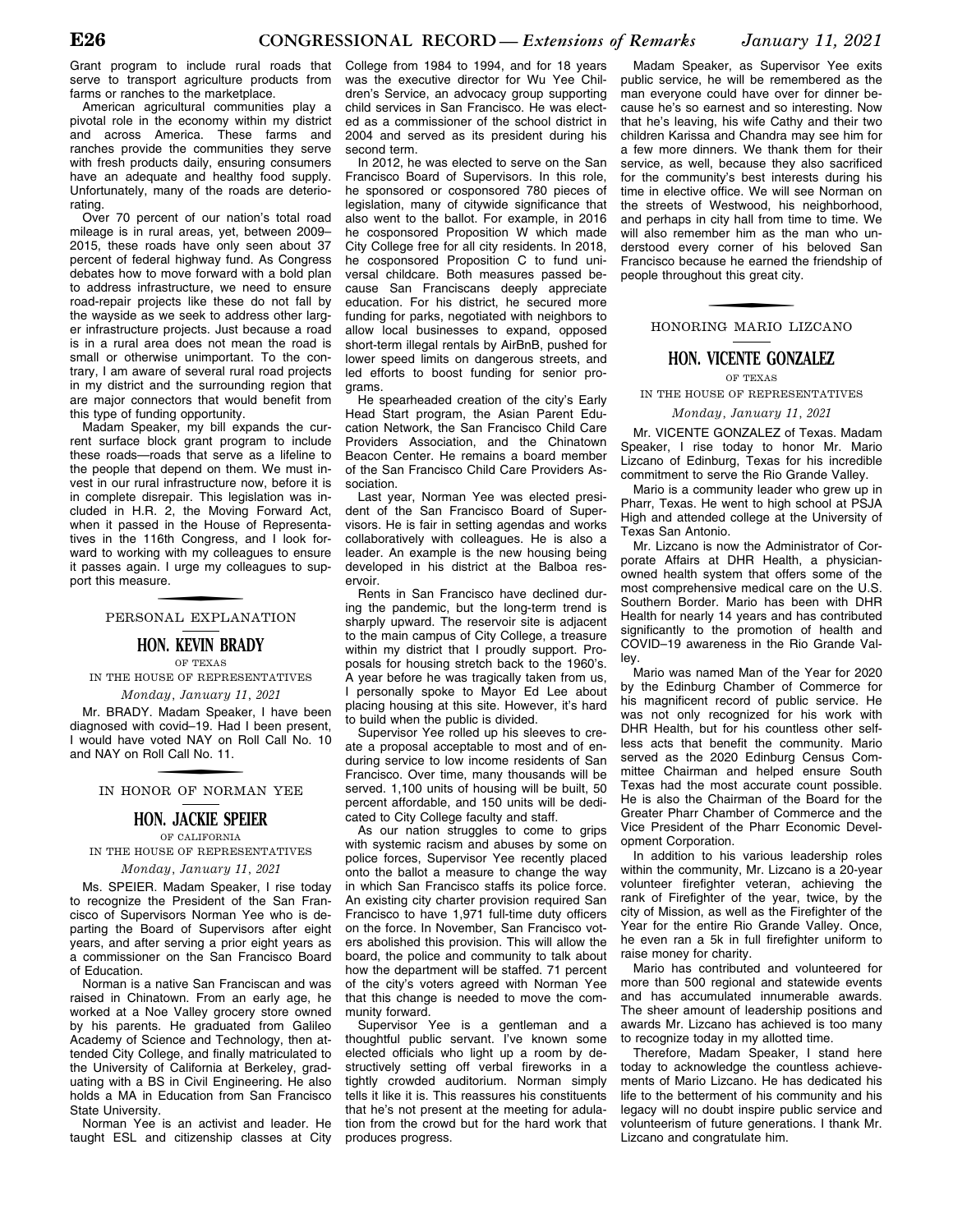CONGRATULATING BALL STATE UNIVERSITY FOOTBALL

### **HON. GREG PENCE**

OF INDIANA

IN THE HOUSE OF REPRESENTATIVES

### *Monday, January 11, 2021*

Mr. PENCE. Madam Speaker, I rise today to Congratulate the Ball State Cardinals football team on being the 2020 MAC Champions and for winning the Arizona Bowl.

This team made Ball State history by winning their first ever bowl game. Roaring out of the gates, the Cardinals scored 27 points in the first quarter alone before nabbing a decisive 34–13 victory over AP No. 19 San Jose St.

The Arizona Bowl caps a seven-game win streak and will make the 2020 football season a historic one for the Ball State Cardinals.

Congratulations to head coach Mike Neu and the entire football team for their tremendous accomplishments this year. They have made us all proud.

f RECOGNIZING PHIL LINDQUIST'S SERVICE TO THE INTER-NATIONAL UNION OF PAINTERS AND ALLIED TRADERS, DISTRICT COUNCIL<sub>5</sub>

### **HON. ADAM SMITH**

OF WASHINGTON IN THE HOUSE OF REPRESENTATIVES

#### *Monday, January 11, 2021*

Mr. SMITH of Washington. Madam Speaker, I rise to congratulate Phil Lindquist on his retirement from Director of Governmental Affairs at the International Union of Painters and Allied Traders (IUPAT), District Council 5.

Me and my staff had the pleasure of working with Phil for several years. Rarely have I met someone with the expertise, knowledge, and passion Phil possesses. He was an extremely effective advocate for workers' rights

and genuinely cared about the work he was doing. He recognized the need to have a strong, organized union and was an important leader in IUPAT, District Council 5.

For nearly two decades Phil was an incredible Director of Governmental Affairs to the union. The impact union leaders have are often overlooked, but they are incredibly important. I know his work-ethic, drive, and dedication will be missed by all and he has left an impressive legacy that will be hard for his successor to fill.

Madam Speaker, I thank Phil Lindquist for spending his career advancing the rights of workers and congratulate him on a well-deserved retirement.

f HONORING DR. JOE MCDONALD

### **HON. GREG STANTON**

OF ARIZONA

IN THE HOUSE OF REPRESENTATIVES

*Monday, January 11, 2021* 

Mr. STANTON. Madam Speaker, I rise to honor the life and legacy of Dr. Joe McDonald, who passed away on November 16, 2019. Joe was a man of deep faith, an exceptional sportsman on and off the field, and an inspiration to the thousands of students who had the great privilege to learn from him. A beloved member of our community, Joe's life was marked by steadfast commitment to education and service to others.

Joe grew up in Bakersfield, California and was the fourth of seven children. His childhood was filled with family and faith; Joe played sports and made harmless trouble with his brothers, gained a strong work ethic from his parents, and worshiped proudly, singing alongside his family in their church's choir.

After two years at Bakersfield Community College, Joe caught the eye of Arizona State University Football Head Coach Frank Kush who recruited him to play tight end for the team. Off the field, he earned his degree and met the love of his life, Sharon, before begin-

ning his career as an educator. A few years into his teaching career, Coach Kush reached out again, this time to ask Joe to be an assistant coach for Sun Devil football—he said yes. Throughout Joe's return to ASU, he coached for six years, served as the associate athletic director and earned both his master's and doctoral degrees. Joe brought both success and diversity to ASU football, leading the Sun Devils to the 1970 Peach Bowl and the 1971– 1973 Fiesta Bowls as one of the first Black coaches at a Division One University.

Following his time at ASU, Joe returned to the classroom as a teacher and was later named the first principal of Desert Vista High School. During his principalship, the school was recognized multiple times for its academic achievements and excellence in athletics and fine arts. Joe always saw the good in everyone. He constantly advocated for the best interests of his students, teachers, and administrators because he knew they were the foundation which made Desert Vista a welcoming and inclusive learning environment for all. In recognition of his more than a decade of service to Desert Vista, the school's auditorium was named after him upon his retirement.

Joe was also active and engaged in our community; he was a member of the First Institutional Baptist Church congregation for 52 years, where he regularly taught Sunday School. He served on the Sun Angel Foundation Executive Board and the Memorial Hospital Board. For all of his work in the community, Joe was recognized with the Arizona African American Achievement Award, the NAACP Leadership Award, the Tribune Leadership Award, and the Distinguished Administrator's Award.

Joe will be dearly missed by his friends, family, colleagues and all whom he empowered during his lifetime of service as an educator and school administrator. We join his family in grief and gratitude, thankful we bore witness to his incredible legacy which will be felt for generations to come.

I thank Joe, and wish him Godspeed.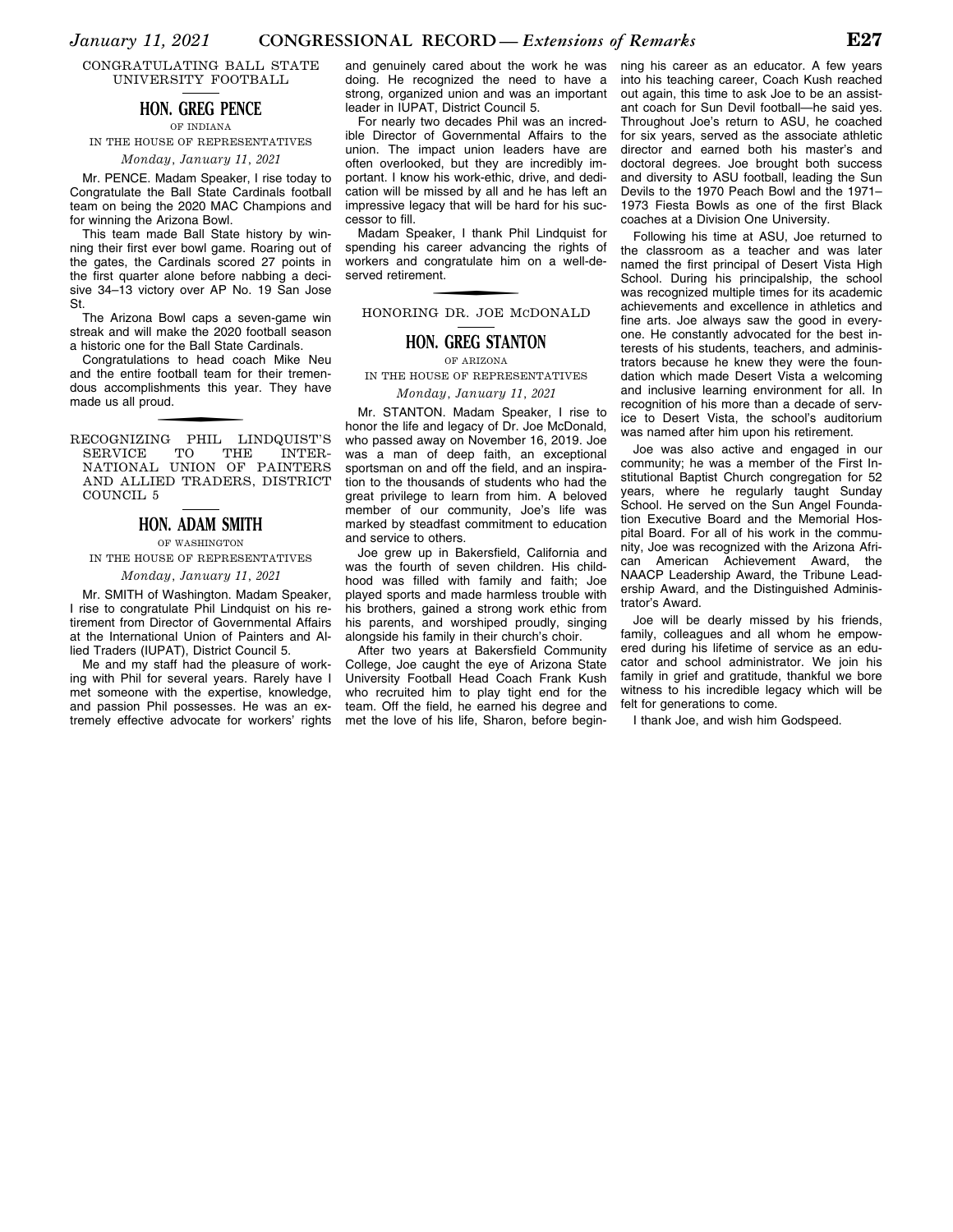# *Daily Digest*

## **Senate**

### *Chamber Action*

*Committee Meetings* 

No committee meetings were held.

The Senate was not in session and stands adjourned until 12:30 p.m., on Tuesday, January 12, 2021.

## wise of Representative **House of Representatives**

### *Chamber Action*

**Public Bills and Resolutions Introduced:** 39 public bills, H.R. 236–274; and 17 resolutions, H.J. Res. 14; H. Con. Res. 3–4; and H. Res. 21–34, were<br>introduced. **Pages H120–123** introduced. **Pages H120–123** 

### **Additional Cosponsors: Page H124**

**Reports Filed:** There were no reports filed today.

**Speaker:** Read a letter from the Speaker wherein she appointed Representative Dingell to act as Speaker pro tempore for today. **Page H119** 

**Resignation of the Sergeant at Arms:** Read a letter from Paul D. Irving, in which he announced his resignation as Sergeant at Arms of the House of Representatives, effective January 7, 2021. **Page H119** 

**Appointment of the Sergeant at Arms:** Pursuant to the provisions of section 208(a) of the Legislative Reorganization Act of 1946, the Chair announced the appointment of Timothy Paul Blodgett of the State of New York to act as and to exercise the duties of Sergeant at Arms of the House of Representatives, effective today. **Page H119** 

**Administration of the Oath of Office to the Sergeant at Arms:** The Speaker pro tempore, Representative Dingell, administered the Oath of Office to Timothy Paul Blodgett, Sergeant at Arms of the House of Representatives. **Page H119** 

**Electing a Member to a certain standing committee of the House of Representatives:** The House agreed to H. Res. 22, electing a Member to a certain standing committee of the House of Representatives. **Page H120** 

**Electing a Member to a certain standing committee of the House of Representatives:** The House agreed to H. Res. 23, electing a Member to a certain standing committee of the House of Representatives. **Page H120** 

**Quorum Calls—Votes:** There were no Yea and Nay votes, and there were no Recorded votes. There were no quorum calls.

**Adjournment:** The House met at 11 a.m. and adjourned at 11:10 a.m.

### *Committee Meetings*

No hearings were held.

### *Joint Meetings*

No joint committee meetings were held.

### **COMMITTEE MEETINGS FOR TUESDAY, JANUARY 12, 2021**

*(Committee meetings are open unless otherwise indicated)* 

### **Senate**

*Committee on Armed Services:* to hold hearings to examine civilian control of the Armed Forces, 9:30 a.m., SD–G50.

### **House**

No hearings are scheduled.